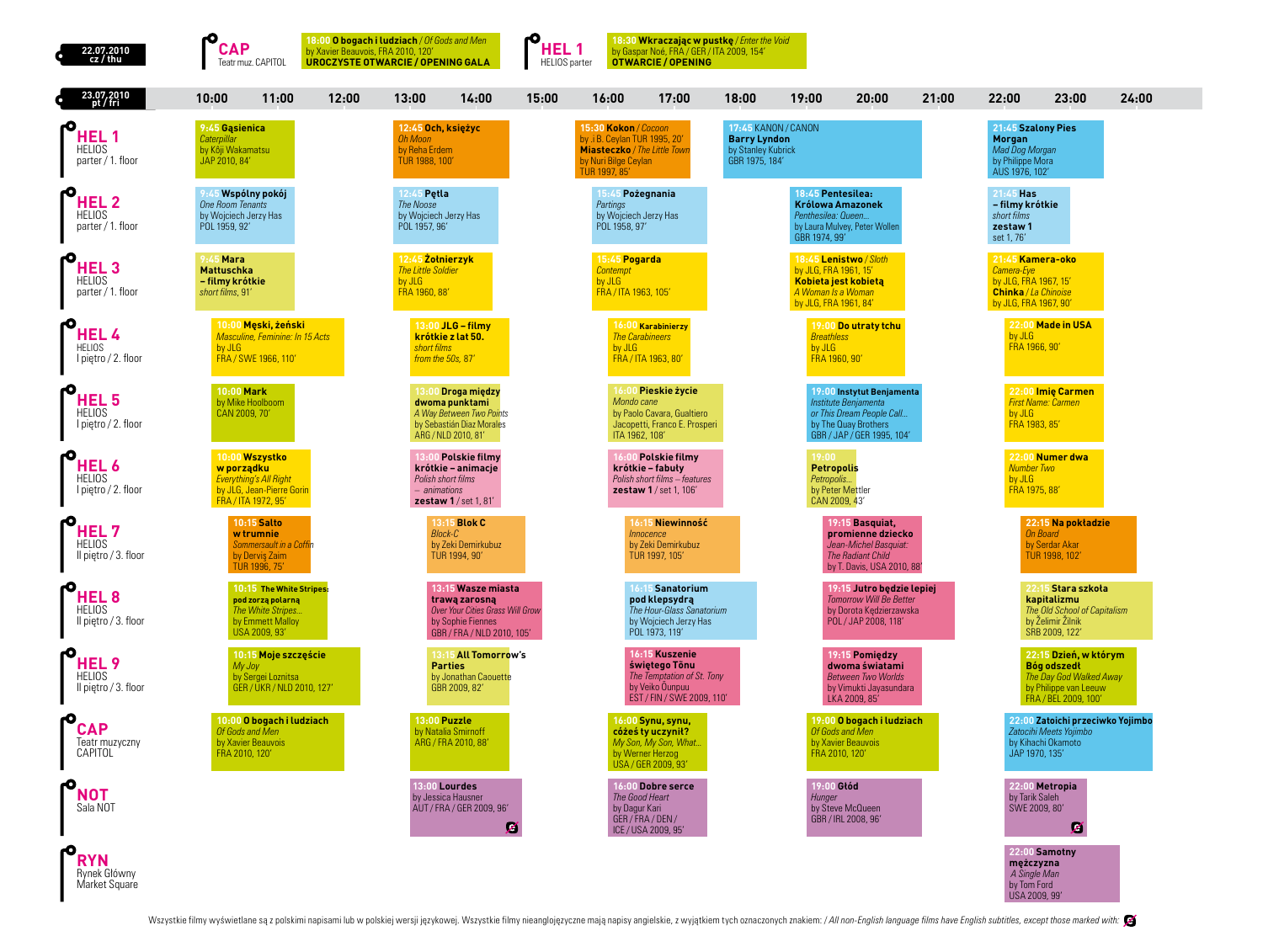| 24.07.2010<br>sb / sat                                    | 10:00<br>11:00                                                                                                          | 12:00                            | 13:00                                                                                                        | 14:00                                                                                                                                                         | 15:00 | 16:00                                                                                             | 17:00                                                                                                                         | 18:00 | 19:00                                                                | 20:00                                                                                              | 21:00 | 22:00                                                                                  | 23:00                                                                                                                  | 24:00 |
|-----------------------------------------------------------|-------------------------------------------------------------------------------------------------------------------------|----------------------------------|--------------------------------------------------------------------------------------------------------------|---------------------------------------------------------------------------------------------------------------------------------------------------------------|-------|---------------------------------------------------------------------------------------------------|-------------------------------------------------------------------------------------------------------------------------------|-------|----------------------------------------------------------------------|----------------------------------------------------------------------------------------------------|-------|----------------------------------------------------------------------------------------|------------------------------------------------------------------------------------------------------------------------|-------|
| HEL 1<br><b>HELIOS</b><br>parter / 1. floor               | 9:45 Pułapka na kraby<br>Crab Trap<br>by Oscar Ruiz Navia<br>COL / FRA 2009, 95'                                        |                                  | The Famous and the Dead<br>by Esmir Filho<br>BRA / FRA 2009, 95'                                             | 12:45 Sławni i martwi                                                                                                                                         |       | 15:15 Wkraczając w pustkę<br><b>Enter the Void</b><br>by Gaspar Noé<br>FRA / GER / ITA 2009, 154' |                                                                                                                               |       | 18:45 Kosmos<br>by Reha Erdem<br>TUR / BGR 2010, 122'                |                                                                                                    |       | Niezwyciężonego<br>The Return of Captain<br>by Philippe Mora<br>AUS 1983, 90'          | 21:45 Powrót Kapitana                                                                                                  |       |
| HEL <sub>2</sub><br><b>HELIOS</b><br>parter / 1. floor    | 9:45 Rozstanie<br>Goodbye to the Past<br>by Wojciech Jerzy Has<br>POL 1961, 72'                                         |                                  | <b>Tomorrow Will Be Better</b><br>by Dorota Kedzierzawska<br>POL/JAP 2008, 118'                              | 12:45 Jutro będzie lepiej                                                                                                                                     |       | 15:45 Swastyka<br>Swastika<br>by Philippe Mora<br>GBR 1973, 95'                                   |                                                                                                                               |       | 18:45 Złoto<br>Gold Dreams<br>by Wojciech Jerzy Has<br>POL 1961, 91' |                                                                                                    |       | 21:45 Pentesilea:<br>Królowa Amazonek<br>Penthesilea: Queen<br>GBR 1974 99'            | by Laura Mulvey, Peter Wollen                                                                                          |       |
| HEL <sub>3</sub><br><b>HELIOS</b><br>parter / 1. floor    | 9:45 Historia/e kina<br>Histoire(s) du cinéma:<br>Odcinki 1A-1B<br>Parts 1A-1B<br>by JLG, FRA 1988, 93'                 |                                  | 12:45 Wielkość<br>i upadek<br>The Glory and Decline<br>of Small Film Business<br>by JLG, FRA / CHE 1986, 91' |                                                                                                                                                               |       | <b>Two or Three Things</b><br>by JLG, FRA 1967, 90'                                               | 15:45 Zapłata z góry<br>Anticipation, by JLG, FRA 1967, 20<br>Dwie lub trzy rzeczy                                            |       | 18:45 Alphaville<br>Alphaville<br>by JLG<br>FRA/ITA 1965, 98         |                                                                                                    |       | 21:45 Jak leci?<br>How Is It Going?<br>by JLG,<br>Anne-Marie Miéville<br>FRA 1978, 78' |                                                                                                                        |       |
| HEL <sub>4</sub><br><b>HELIOS</b><br>I piętro / 2. floor  | <b>10:00 Daniel</b><br>Szczechura:<br><b>Narybek</b><br><b>New Generation</b><br>60'                                    |                                  |                                                                                                              | 13:00 Pasja / Passion<br>by JLG, FRA / CHE 1982, 87'<br><b>Scenariusz filmu Pasja</b><br><b>Screenplay to the Film Passion</b><br>by JLG, FRA / CHE 1982, 54' |       |                                                                                                   | 16:00 Montparnasse-Levallois<br>by JLG, FRA 1965, 18'<br>Kobieta zamężna<br><b>The Married Woman</b><br>by JLG, FRA 1964, 98' |       | <b>Crazy Pete</b><br>by JLG                                          | 19:00 Szalony Piotruś<br>FRA / ITA 1965, 112'                                                      |       | <b>Six Times Two</b><br>FRA 1976, 152'                                                 | 22:00 Sześć razy dwa<br>Odcinki 1A-2A / Parts 1A-2A<br>by JLG, Anne-Marie Miéville                                     |       |
| HEL <sub>5</sub><br><b>HELIOS</b><br>I pietro / 2. floor  | 10:00 Basquiat.<br>promienne dziecko<br>Jean-Michel Basquiat:<br><b>The Radiant Child</b><br>by T. Davis, USA 2010, 88' |                                  | Mondo cane<br>ITA 1962, 108'                                                                                 | 13:00 Pieskie życie<br>by Paolo Cavara, Gualtiero<br>Jacopetti, Franco E. Prosperi                                                                            |       | <b>Russian Lessons</b><br>Olga Konskaya                                                           | 16:00 Lekcje rosyjskiego<br>by Andrei Nekrasov,<br>RUS / GEO 2009, 110'                                                       |       | The Piano Tuner                                                      | 19:00 Stroiciel<br>trzęsień ziemi<br>by The Quay Brothers<br>GER / GBR / FRA 2005, 99'             |       |                                                                                        | 22:00 Mitość / Love<br>by JLG, ITA / FRA 1967, 26'<br><b>Weekend / Week End</b><br>by JLG, FRA / ITA 1967, 95'         |       |
| <b>HEL6</b><br><b>HELIOS</b><br>I piętro / 2. floor       | 10:00 Krótkie filmy o JLG<br><b>Short films on JLG</b><br>Zestaw 1 / Set 1, 101                                         |                                  | Polish short films<br>-documentaries                                                                         | <b>Polskie filmy</b><br>krótkie – dokumenty<br>zestaw 1 / set 1, 107'                                                                                         |       |                                                                                                   | Europejskie<br>debiuty krótkie<br>- animacje / European<br>short debuts - animations<br>zestaw 1 / set 1, 75'                 |       |                                                                      | <b>Polskie filmy</b><br>krótkie – fabuły<br>Polish short films - features<br>zestaw 2 / set 2, 107 |       |                                                                                        | 22:00 Lenistwo / Sloth<br>by JLG, FRA 1961, 15'<br>Kobieta jest kobieta<br>A Woman Is a Woman<br>by JLG, FRA 1961, 84' |       |
| HEL <sub>7</sub><br><b>HELIOS</b><br>Il piętro / 3. floor | 10:15 Trzecia strona<br><b>The Third Page</b><br>by Zeki Demirkubuz<br>TUR 1999, 92'                                    |                                  |                                                                                                              | 13:15 Tajemnice Oil City<br><b>Oil City Confidential</b><br>by Julien Temple<br>GBR 2009, 104'                                                                |       | Fate                                                                                              | 16:15 Fatum<br>by Zeki Demirkubuz<br>TUR 2001, 120'                                                                           |       |                                                                      | 19:15 Zagadka<br>Gertrudy Stein<br>The Gertrude Stein Mystery<br>by Philippe Mora<br>USA 2009, 90' |       | Dot                                                                                    | 22:15 Kropka<br>by Derviş Zaim<br><b>TUR 2008, 85'</b>                                                                 |       |
| HEL <sub>8</sub><br><b>HELIOS</b><br>Il pietro / 3. floor | 10:15 Wasze miasta<br>trawą zarosną<br>by Sophie Fiennes<br>GBR / FRA / NLD 2010, 105'                                  | Over Your Cities Grass Will Grow |                                                                                                              | 13:15 DOK.<br>Więzień<br><b>The Prisoner</b><br>by B. Dziworski<br>POL 1993, 40'                                                                              |       |                                                                                                   | 16:15 Film Socjalizm<br><b>Film Socialisme</b><br>by JLG<br>CHE / FRA 2010, 101'                                              |       | Venice                                                               | 19:15 Wenecja<br>by Jan Jakub Kolski<br>POL 2010, 110'                                             |       |                                                                                        | 22:15 Beautiful<br><b>Darling</b><br>by James Rasin<br>USA 2010, 86'                                                   |       |
| HEL <sub>9</sub><br><b>HELIOS</b><br>Il piętro / 3. floor | 10:15 Pomiedzy<br>dwoma światami<br><b>Between Two Worlds</b><br>by Vimukti Jayasundara<br>LKA 2009, 85'                |                                  |                                                                                                              | 13:15 Kuszenie<br>świętego Tõnu<br>The Temptation of St. Tony<br>by Veiko Ounpuu<br>EST / FIN / SWE 2009, 110'                                                |       |                                                                                                   | 16:15 Trash<br><b>Humpers</b><br>by Harmony Korine<br>USA / GBR 2009, 78'                                                     |       |                                                                      | 19:15 Le quattro volte<br>by Michelangelo<br>Frammartino<br>ITA / GER / CHE 2010, 88'              |       |                                                                                        | 22:15 Bornova<br><b>Bornova</b><br>by Inan Temelkuran<br>TUR 2009, 92'                                                 |       |
| <b>CAP</b><br>Teatr muzyczny<br>CAPITOL                   | <b>10:00 Carlos</b><br>by Olivier Assayas<br>FRA / GER 2010, 140'                                                       |                                  | by Tod Solondz<br>USA 2009, 98'                                                                              | 13:00 Zycie z wojną w tle<br><b>Life During Wartime</b>                                                                                                       |       | My Dog Tulip<br>by Paul Fierlinger,<br>USA 2009, 83'                                              | 16:00 Mój pies Tulip<br>Sandra Fierlinger                                                                                     |       | Redacted                                                             | 19:00 Na goraco<br>by Brian de Palma<br>USA / CAN 2007, 87'                                        |       | i szczenie l<br>by Kenji Misumi<br>JAP 1972, 83'                                       | 22:00 Samotny wilk<br>Lone Wolf and Cub I                                                                              |       |
| <b>NOT</b><br>Sala NOT                                    |                                                                                                                         |                                  | 13:00 Prorok<br>A Prophet                                                                                    | by Jacques Audiard<br>FRA / ITA 2009, 150'                                                                                                                    | Ø     | Persécution<br>FRA 2009, 100'                                                                     | 16:00 Zagubieni w miłości<br>by Patrice Chéreau                                                                               | Z     | 19:00 Tlen<br>Oxygen<br>RUS 2009, 80'                                | by Ivan Vyrypayev<br>Z                                                                             |       | 22:00 Ja. też!<br>Me Too<br>Alvaro Pastor<br>ESP 2009, 105'                            | by Antonio Naharro.                                                                                                    | z     |
| <b>RYN</b><br>Rynek Główny<br>Market Square               |                                                                                                                         |                                  |                                                                                                              |                                                                                                                                                               |       |                                                                                                   |                                                                                                                               |       |                                                                      |                                                                                                    |       | The Good Heart<br>by Dagur Kari<br>GER/FRA/DNK/                                        | 22:00 Dobre serce<br>ICE / USA 2009, 95'                                                                               |       |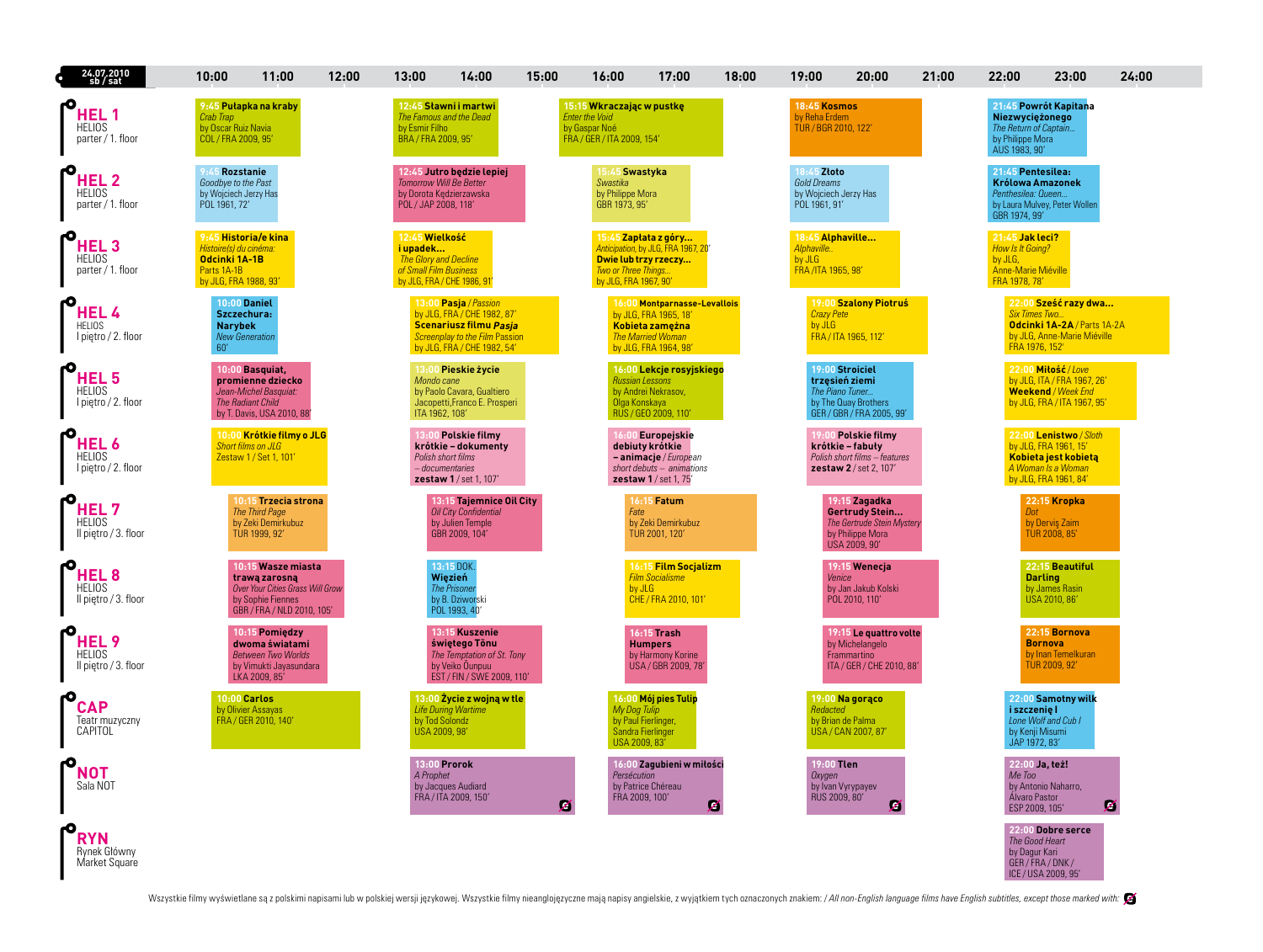| 25.07.2010<br>nd / sun                                    | 10:00                                                                                                   | 11:00                                                                                              | 12:00 | 13:00                                                                   | 14:00                                                                                                              | 15:00 | 16:00                                                                 | 17:00                                                                                                                               | 18:00 | 19:00                                                                      | 20:00                                                                                                      | 21:00 | 22:00                                                                    | 23:00                                                                                                                                                  | 24:00 |
|-----------------------------------------------------------|---------------------------------------------------------------------------------------------------------|----------------------------------------------------------------------------------------------------|-------|-------------------------------------------------------------------------|--------------------------------------------------------------------------------------------------------------------|-------|-----------------------------------------------------------------------|-------------------------------------------------------------------------------------------------------------------------------------|-------|----------------------------------------------------------------------------|------------------------------------------------------------------------------------------------------------|-------|--------------------------------------------------------------------------|--------------------------------------------------------------------------------------------------------------------------------------------------------|-------|
| HEL 1<br><b>HELIOS</b><br>parter / 1. floor               | 9:45 Upadek anioła<br>Angel's Fall<br>by Semih Kaplanoğlu<br>GRC / TUR 2005, 90'                        |                                                                                                    |       | 12:45 Gasienica<br>Caternillar<br>by Kôji Wakamatsu<br>JAP 2010, 84'    |                                                                                                                    |       | 15:45 Ile za ile<br>A Run for Money<br>by Reha Erdem<br>TUR 1999, 91' |                                                                                                                                     |       | My Joy<br>by Sergei Loznitsa                                               | 18:45 Moje szczęście<br>GER / UKR / NLD 2010, 127'                                                         |       | 21:45 Wspólnota<br>Communion<br>by Philippe Mora<br>GBR / USA 1989, 101' |                                                                                                                                                        |       |
| <b>HEL2</b><br>HELIOS<br>parter / 1. floor                | How to Be Loved<br>by Wojciech Jerzy Has<br>POL 1962, 97'                                               | Jak być kochana                                                                                    |       | 12:45 Wenecja<br>Venice<br>by Jan Jakub Kolski<br>POL 2010, 110'        |                                                                                                                    |       | 15:45 Tajemnice<br><b>Sfinksa</b><br><b>Riddles of the Sphinx</b>     | by Laura Mulvey, P. Wollen<br>GBR 1977, 92'                                                                                         |       | 18:45 Rozpacz<br>Despair<br>GER / FRA 1978, 119'                           | by Rainer Werner Fassbinder                                                                                |       | 21:45 Lalka<br>The Doll<br>by Wojciech Jerzy Has<br>POL 1968, 151'       |                                                                                                                                                        |       |
| <b>HEL 3</b><br><b>HELIOS</b><br>parter / 1. floor        | 9:45 Historia/e kina<br>Histoire(s) du cinéma<br>Odcinki 2A-3B<br>Parts 2A-3B<br>by JLG, FRA 1998, 107' |                                                                                                    |       | - panel dyskusyjny<br><b>New Cinema of Turkey</b><br>- discussion panel | 12:45 Nowe kino Turcji                                                                                             |       | 15:45 Pasja / Passion                                                 | by JLG, FRA / CHE 1982, 87<br><b>Scenariusz filmu Pasja</b><br><b>Screenplay to the Film Passion</b><br>by JLG, FRA / CHE 1982, 54' |       | 18:45 Nasza<br>muzyka<br><b>Our Music</b><br>by JLG<br>FRA / CHE 2004, 79' |                                                                                                            |       | Lotte in Italia                                                          | 21:45 Walki we Włoszech<br>by Dziga Vertov Group, ITA / FRA 1970, 76'<br>Tu i wszędzie / Here and Elsewhere<br>by JLG, A.-M. Miéville, FRA 1976, 60'   |       |
| HEL 4<br><b>HELIOS</b><br>I piętro / 2. floor             | <b>10:00 Daniel</b><br>Szczechura:<br>Grzechy<br>młodości<br>Sins of Youth, 69'                         |                                                                                                    |       | by JLG                                                                  | 13:00 Meski, żeński<br>Masculine, Feminine: In 15 Acts<br>FRA / SWE 1966, 110                                      |       | by JLG<br>FRA 1966, 90'                                               | 16:00 Made in USA                                                                                                                   |       | Camera-Eye                                                                 | 19:00 Kamera-oko<br>by JLG, FRA 1967, 15'<br>Chinka / La Chinoise<br>by JLG, FRA 1967, 90'                 |       | <b>Six Times Two</b><br>FRA 1976, 148'                                   | 22:00 Sześć razy dwa<br>Odcinki 2B-3B / Parts 2B-3B<br>by JLG, Anne-Marie Miéville                                                                     |       |
| <b>HEL5</b><br><b>HELIOS</b><br>I piętro / 2. floor       | by Julien Temple<br>GBR 2009, 104'                                                                      | 10:00 Tajemnice Oil City<br><b>Oil City Confidential</b>                                           |       | by Pipilotti Rist                                                       | 13:00 Pepperminta<br>CHE / AUT 2009, 80'                                                                           |       | USA 2009, 90'                                                         | 16:00 Zagadka<br>Gertrudy Stein<br>The Gertrude Stein Mystery<br>by Philippe Mora                                                   |       | <b>The Thirteenth</b><br>Month, 76'                                        | 19:00 Bracia Quav:<br><b>Trzynasty miesiąc</b><br>The Quay Brothers:                                       |       | <b>Breathless</b><br>by JLG<br>FRA 1960, 90'                             | 22:00 Do utraty tchu                                                                                                                                   |       |
| <b>HEL 6</b><br><b>HELIOS</b><br>I piętro / 2. floor      | 10:00 Ruhr<br>GER 2009, 120'                                                                            | by James Benning                                                                                   |       |                                                                         | Europeiskie<br>debiuty krótkie -<br>fabuły / European short<br>debuts - features<br>zestaw 1 / set 1, 87'          |       |                                                                       | <b>Polskie filmy</b><br>krótkie – dokumenty<br>Polish short films<br><i>-documentaries</i><br>zestaw 2 / set 2, 106'                |       |                                                                            | <b>Polskie filmy</b><br>krótkie - fabuły<br>Polish short films - features<br>zestaw 3 / set 3, 99'         |       |                                                                          | 22:00 Ratuj się, kto może<br>Every Man for Himself, by JLG<br>FRA / CHE / AUT / GER 1980, 87<br>Scenariusz / Screenplay<br>by JLG, FRA / CHE 1979, 20' |       |
| HEL 7<br><b>HELIOS</b><br>Il piętro / 3. floor            |                                                                                                         | 10:15 Wyznanie<br><b>The Confession</b><br>by Zeki Demirkubuz<br>TUR 2001, 100'                    |       |                                                                         | 13:15 Themerson<br>&Themerson<br>by Wiktoria Szymańska<br>GBR/FRA/POL<br>2009, 80'                                 |       |                                                                       | 16:15 Poczekalnia<br>The Waiting Room<br>by Zeki Demirkubuz<br>TUR 2003, 92'                                                        |       |                                                                            | 19:15 I tak nie zalęży<br>nam na muzyce<br>We Don't Care<br>by C. Dupire, G. Kuentz<br>FRA 2009, 80'       |       |                                                                          | 22:15 Sól życia<br>The Salt of Life<br>by Murat Düzgünoğlu<br>TUR 2009, 98'                                                                            |       |
| <b>HEL 8</b><br><b>HELIOS</b><br>Il pietro / 3. floor     |                                                                                                         | Stara szkoła<br>kapitalizmu<br>The Old School of Capitalism<br>by Želimir Žilnik<br>SRB 2009, 122' |       |                                                                         | 13:15 ŚWIATŁO / LIGHT<br>Miasto ślepców<br><b>Blindness</b><br>by Fernando Meirelles<br>JAP / BRA / CAN 2008, 121' |       |                                                                       | 16:15 Film Socjalizm<br><b>Film Socialisme</b><br>by JLG<br>CHE / FRA 2010, 101'                                                    |       |                                                                            | 19:15 Made in Poland<br>by Przemysław Wojcieszek<br>POL 2010, 90'                                          |       |                                                                          | 22:15 The White Stripes:<br>pod zorzą polarną<br>The White Stripes<br>by Emmett Malloy<br>USA 2009, 93'                                                |       |
| HEL <sub>9</sub><br><b>HELIOS</b><br>Il piętro / 3. floor |                                                                                                         | 10:15 Le quattro volte<br>by Michelangelo<br>Frammartino<br>ITA / GER / CHE 2010, 88'              |       |                                                                         | 13:15 Trash<br><b>Humpers</b><br>by Harmony Korine<br>USA / GBR 2009, 78'                                          |       |                                                                       | 16:15 Paszcza wilka<br>The Mouth of the Woh<br>by Pietro Marcello<br>ITA 2009, 76'                                                  |       |                                                                            | 19:15 Putty Hill<br>by Matt Porterfield<br>USA 2010, 85'                                                   |       |                                                                          | 22:15 Pogarda i uprzedzenie<br><b>Snide and Prejudice</b><br>by Philippe Mora<br>USA 1997, 119'                                                        |       |
| <b>CAP</b><br>Teatr muzyczny<br>CAPITOL                   | by Bruno Dumont<br>FRA 2009, 105'                                                                       | 10:00 Hadewijch                                                                                    |       |                                                                         | 13:00 Valhalla Rising<br>by Nicolas Winding Refn<br>DNK / GBR 2009, 100'                                           |       | ITA 2000, 96'                                                         | 16:00 Biała przestrzeń<br>The White Space<br>by Francesca Comencini                                                                 |       |                                                                            | 19:00 Synu, synu,<br>cóżeś ty uczynił?<br>My Son, My Son, What.<br>by Werner Herzog<br>USA / GER 2009, 93' |       | i szczenię II<br>by Kenji Misumi<br>JAP 1972, 83'                        | 22:00 Samotny wilk<br>Lone Wolf and Cub II                                                                                                             |       |
| NOT<br>Sala NOT                                           |                                                                                                         |                                                                                                    |       | w miłości<br>Persécution<br>FRA 2009, 100'                              | 13:00 Zagubieni<br>by Patrice Chéreau                                                                              | z     | 16:00 Głód<br>Hunger                                                  | by Steve McQueen<br>GBR / IRL 2008, 96'                                                                                             |       | by Agnès Varda<br>FRA 2008, 110'                                           | 19:00 Plaże Agnès<br>The Beaches of Agnès                                                                  | Z     | 22:00 Liban<br>Lebanon<br>ISR 2009, 94'                                  | by Samuel Maoz<br>Ø                                                                                                                                    |       |
| <b>RYN</b><br>Rynek Główny<br>Market Square               |                                                                                                         |                                                                                                    |       |                                                                         |                                                                                                                    |       |                                                                       |                                                                                                                                     |       |                                                                            |                                                                                                            |       | <b>Dark Cloud</b><br>TUR 2009, 92'                                       | 22:00 Nieszczęsny los<br>by Theron Patterson                                                                                                           |       |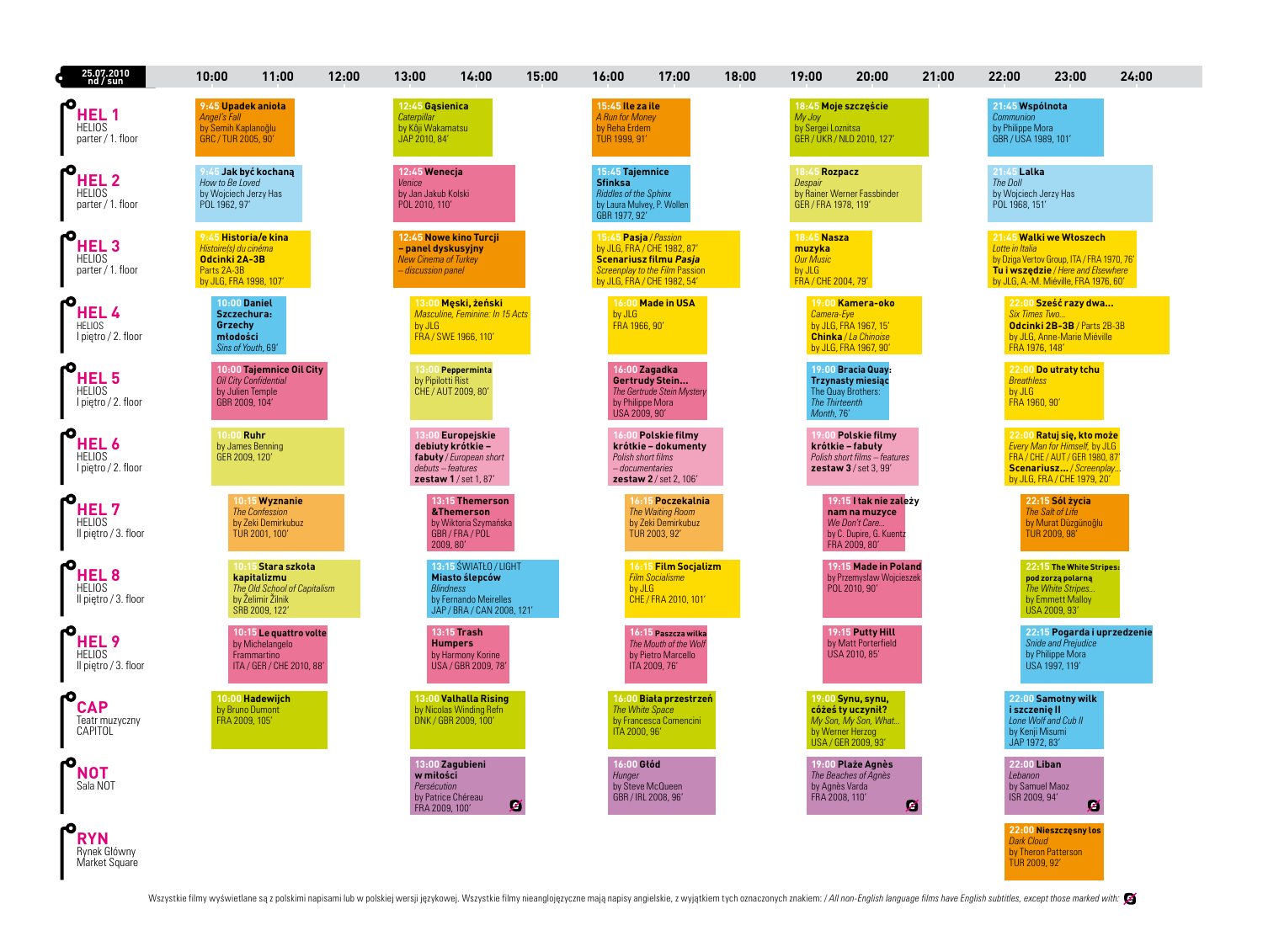| 26.07.2010<br>pn / mon                                    | 10:00                                                                                                  | 11:00                                                                | 12:00 | 13:00                                                                               | 14:00                                                                                                            | 15:00                                 | 16:00                                                                                                    | 17:00                                                                                                   | 18:00 | 19:00                                                           | 20:00                                                                                                                  | 21:00 | 22:00                                                                                                    | 23:00                                                                                      | 24:00 |
|-----------------------------------------------------------|--------------------------------------------------------------------------------------------------------|----------------------------------------------------------------------|-------|-------------------------------------------------------------------------------------|------------------------------------------------------------------------------------------------------------------|---------------------------------------|----------------------------------------------------------------------------------------------------------|---------------------------------------------------------------------------------------------------------|-------|-----------------------------------------------------------------|------------------------------------------------------------------------------------------------------------------------|-------|----------------------------------------------------------------------------------------------------------|--------------------------------------------------------------------------------------------|-------|
| HEL 1<br><b>HELIOS</b><br>parter / 1. floor               | 9:45 Cafe noire<br>by Jung Sung-il<br>KOR 2009, 197'                                                   |                                                                      |       |                                                                                     |                                                                                                                  |                                       | 15:45 Czarni<br><b>The Blacks</b><br>by Goran Dević,<br>Zvonimir Jurić<br>HRV 2009, 75'                  |                                                                                                         |       | by Kornél Mundruczó                                             | 18:45 Łagodny potwór<br>- Projekt Frankenstein<br>Tender Son - The Frankenstein<br>HUN / GER / AUT 2010, 105'          |       | 21:45 Skowyt III:<br><b>Torbacze</b><br>Howling III: The Marsupials<br>by Philippe Mora<br>AUS 1987, 94' |                                                                                            |       |
| HEL <sub>2</sub><br><b>HELIOS</b><br>parter / 1. floor    | $9:45$ Has<br>- filmy krótkie<br>short films<br>zestaw <sub>2</sub><br>set 2,60'                       |                                                                      |       | by Przemysław Wojcieszel<br>POL 2010, 90'                                           | 12:45 Made in Poland                                                                                             |                                       | 15:45 Krystaliczne<br>spojrzenie<br><b>Crystal Gazing</b><br>by Laura Mulvey, P. Woller<br>GBR 1982, 92' |                                                                                                         |       | Saragossa Manuscript<br>by Woiciech Jerzy Has<br>POL 1964, 177' | 18:45 Rekopis znaleziony w Saragossie                                                                                  |       |                                                                                                          |                                                                                            |       |
| <b>HEL3</b><br><b>HELIOS</b><br>parter / 1. floor         | 9:45 Historia/e kina<br>Histoireís) du cinéma<br>Odcinki 4A-4B<br>Parts 4A-4B<br>by JLG, FRA 1998, 64' |                                                                      |       | 12:45 Film jak inne<br>A Film Like Any Other<br>by JLG and others<br>FRA 1968, 100' |                                                                                                                  |                                       | 15:45 Wiedza<br>radosna<br>Joy of Learning<br>by JLG<br>FRA / GER 1969, 91'                              |                                                                                                         |       | by Dziga Vertov Group<br>GBR 1969, 52<br>GER / FRA 1969, 58'    | 18:45 British Sounds<br><b>Pravda</b> , by Dziga Vertov Group                                                          |       | 21:45 List do Jane<br>Letter to Jane<br>by JLG,<br>J.-P. Gorin<br>FRA 1972, 52'                          |                                                                                            |       |
| <b>HEL4</b><br><b>HELIOS</b><br>I piętro / 2. floor       | <b>10:00 Daniel</b><br>Szczechura:<br>and Varia, 76'                                                   | Dokumenty i varia<br>short films: Documents                          |       | <b>One Plus One</b><br>by JLG<br>GBR 1968, 99                                       | 13:00 Jeden plus jeden                                                                                           |                                       | w porządku                                                                                               | 16:00 Wszystko<br><b>Everything's All Right</b><br>by JLG, Jean-Pierre Gorin<br>FRA / ITA 1972, 95'     |       | miłości<br>In Praise of Love<br>by JLG                          | 19:00 Pochwała<br>FRA / CHE 2001, 90'                                                                                  |       | <b>Six Times Two</b><br>FRA 1976, 152'                                                                   | 22:00 Sześć razy dwa<br>Odcinki 4A-5A / Parts 4A-5A<br>by JLG, Anne-Marie Miéville         |       |
| HEL <sub>5</sub><br><b>HELIOS</b><br>I pietro / 2. floor  | We Don't Care.<br>FRA 2009, 80'                                                                        | 10:00 I tak nie zależy<br>nam na muzyce<br>by C. Dupire, G. Kuentz   |       | <b>Russian Lessons</b><br>Olga Konskaya                                             | 13:00 Lekcje rosyjskiego<br>by Andrei Nekrasov<br>NOR / RUS / GEO 2009, 110'                                     |                                       | 2009.80                                                                                                  | 16:00 Themerson<br>&Themerson<br>by Wiktoria Szymańska<br>GBR/FRA/POL                                   |       | ze śniegiem<br>with Snow, 79'                                   | 19:00 Bracia Quay<br>Mały krajobraz<br>A Little Landscape                                                              |       | wypadku<br>Crash Site<br>AUT 2010, 69'                                                                   | 22:00 Miejsce<br>by Constanze Ruhm                                                         |       |
| <b>HEL6</b><br><b>HELIOS</b><br>I piętro / 2. floor       | Two in the Wave<br>FRA 2009, 93'                                                                       | 10:00 Dwóch na fali<br>by Emmanuel Laurent                           |       | Polish short films                                                                  | Polskie filmy<br>krótkie – dokumenty<br>- documentaries<br>zestaw 3 / set 3, 104'                                |                                       |                                                                                                          | <b>Polskie filmy</b><br>krótkie – fabuły<br>Polish short films - features<br>zestaw $4/$ set 4, 105'    |       |                                                                 | 9:00 Europejskie<br>debiuty krótkie<br>- animacje / European<br>short debuts - animations<br>$z$ estaw $2$ / set 2, 72 |       | życiem<br>My Life to Live<br>by JLG<br>FRA 1962, 85'                                                     | 22:00 Żyć własnym                                                                          |       |
| <b>HEL7</b><br><b>HELIOS</b><br>Il pietro / 3. floor      | Destiny                                                                                                | 10:15 Przeznaczenie<br>by Zeki Demirkubuz<br>TUR / GRC 2006, 103     |       |                                                                                     | La Danse. The Paris Opera Ballet<br>by Frederick Wiseman<br>FRA / USA 2009, 159'                                 | 13:00 La Danse. Balet Opery Paryskiej | Envy                                                                                                     | 16:15 Zazdrość<br>by Zeki Demirkubuz<br>TUR 2009, 96'                                                   |       |                                                                 | 19:15 Indianie<br>na ekranie<br>Reel Injun<br>by Neil Diamond<br>CAN 2010, 88'                                         |       |                                                                                                          | 22:15 Za dziesięć<br>jedenasta<br>10 to 11<br>by Pelin Esmer<br>TUR / FRA / GER 2009, 110' |       |
| HEL <sub>8</sub><br><b>HELIOS</b><br>Il pietro / 3. floor |                                                                                                        | 10:15 Beautiful<br><b>Darling</b><br>by James Rasin<br>USA 2010, 86' |       |                                                                                     | 13:15 STYLIZACJA / STYLE<br>O potworach i ludziach<br>Of Freaks and Men<br>by Aleksei Balabanov<br>RUS 1999, 93' |                                       |                                                                                                          | 16:15 Podróż ku słońcu<br>Journey to the Sun<br>by Yeşim Ustaoğlu<br>TUR / NLD / GER 1999, 104'         |       |                                                                 | 19:15 Nie opuszczaj mnie<br>If You Go Away<br>by Ewa Stankiewicz<br>POL / GER 2009, 115'                               |       |                                                                                                          | 22:15 Neil Young<br><b>Trunk Show</b><br>by Jonathan Demme<br>NLD/CAN/<br>USA 2010, 82'    |       |
| HEL <sub>9</sub><br><b>HELIOS</b><br>Il pietro / 3. floor |                                                                                                        | 10:15 Putty Hill<br>by Matt Porterfield<br>USA 2010, 85'             |       |                                                                                     | 13:15 Paszcza wilka<br>The Mouth of the Wolf<br>by Pietro Marcello<br>ITA 2009, 76'                              |                                       |                                                                                                          | 16:15 Dr Charakter<br>by Piotr Dumała<br>POL 2010, 8'<br>Mama by N. Renard,<br>Y. Renard, RUS 2010, 71' |       |                                                                 | 19:15 Wydalony<br>Expelled<br>by Adam Sikora<br>POL 2009, 103'                                                         |       |                                                                                                          | 22:15 Pułapka<br>na kraby<br>Crab Trap<br>by Oscar Ruiz Navia<br>COL / FRA 2009, 95'       |       |
| <b>CAP</b><br>Teatr muzyczny<br>CAPITOL                   | 10:00 Puzzle                                                                                           | by Natalia Smirnoff<br>ARG / FRA 2010, 88'                           |       | My Dog Tulip<br>by Paul Fierlinger,<br>Sandra Fierlinger<br>USA 2009, 83'           | 13:00 Mój pies Tulip                                                                                             |                                       | <b>The Hunter</b><br>by Rafi Pitts                                                                       | 16:00 Myśliwy<br>GER / IRN 2010, 92'                                                                    |       | <b>Bad Lieutenant:</b><br>USA 2009, 121'                        | 19:00 Zły porucznik<br><b>Port of Call New Orleans</b><br>by Werner Herzog                                             |       | i szczenie III<br>by Kenji Misumi<br>JAP 1972, 89'                                                       | 22:00 Samotny wilk<br>Lone Wolf and Cub III                                                |       |
| <b>NOT</b><br>Sala NOT                                    |                                                                                                        |                                                                      |       | by Tarik Saleh<br>SWE 2009, 80'                                                     | 13:00 Metropia<br>Z                                                                                              |                                       | She, a Chinese<br>by Xiaolu Guo                                                                          | <b>16:00 Chinka</b><br>CHN / GBR 2009, 99'<br>Z                                                         |       | Fredrik Wenzel<br>SWE 2009, 76'                                 | 19:00 Burrowing<br>by Henrik Hellström.<br>Ø                                                                           |       | GBR 2009, 124'                                                                                           | 22:00 Fish Tank<br>by Andrea Arnold                                                        |       |
| <b>RYN</b><br>Rynek Główny<br>Market Square               |                                                                                                        |                                                                      |       |                                                                                     |                                                                                                                  |                                       |                                                                                                          |                                                                                                         |       |                                                                 |                                                                                                                        |       | by Arthur Penn<br>USA 1967, 112'                                                                         | 22:00 Bonnie i Clyde<br><b>Bonnie and Clyde</b>                                            |       |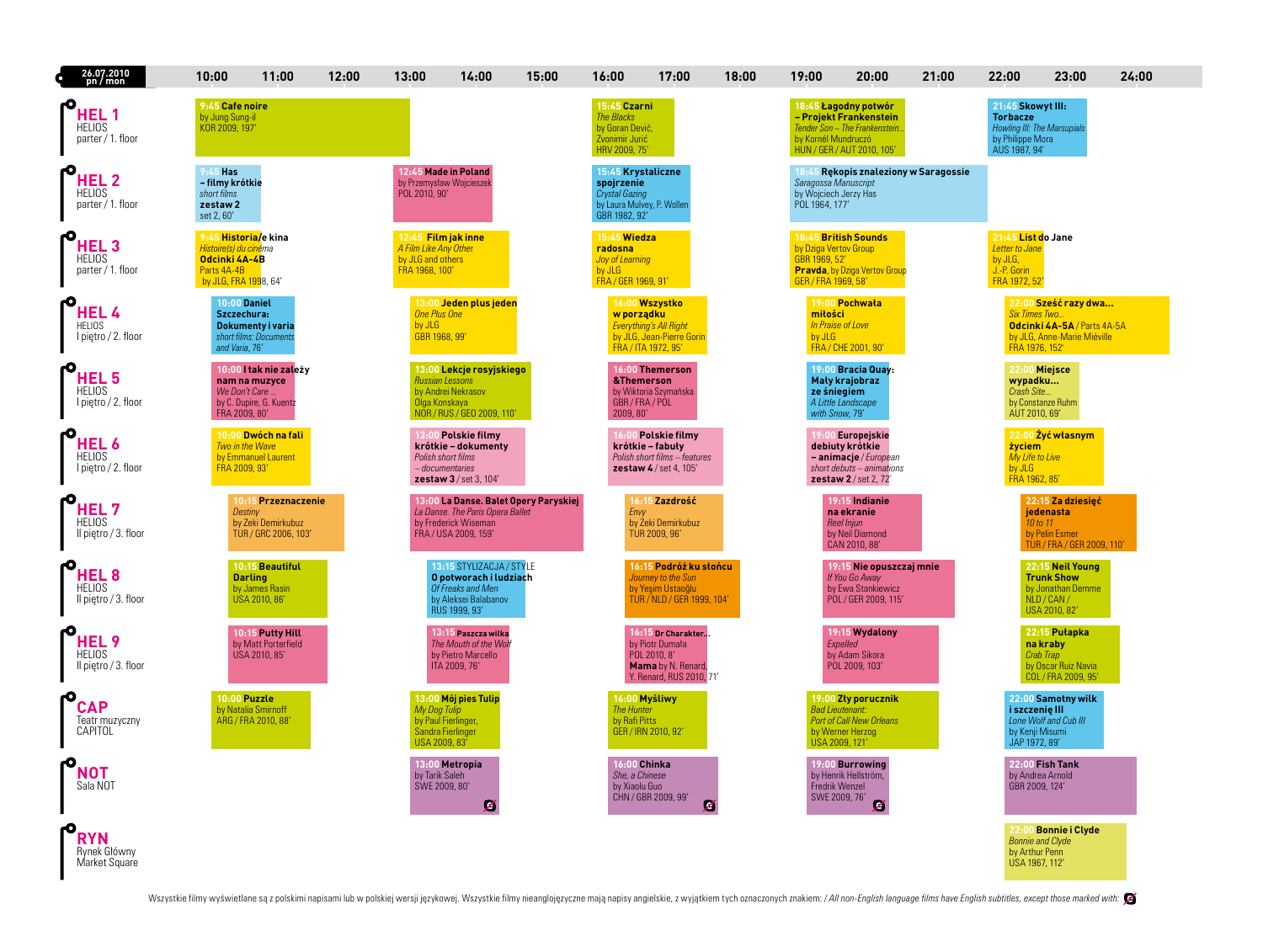| 27.07.2010<br>wt/tue                                      | 10:00                                                                                    | 11:00                                                                                          | 12:00 | 13:00                                                                                   | 14:00                                                                                              | 15:00 | 16:00                                                                   | 17:00                                                                                                                                                         | 18:00 | 19:00                                                                                           | 20:00                                                                                                                                                    | 21:00 | 22:00                                                                                       | 23:00                                                                                                                        | 24:00 |
|-----------------------------------------------------------|------------------------------------------------------------------------------------------|------------------------------------------------------------------------------------------------|-------|-----------------------------------------------------------------------------------------|----------------------------------------------------------------------------------------------------|-------|-------------------------------------------------------------------------|---------------------------------------------------------------------------------------------------------------------------------------------------------------|-------|-------------------------------------------------------------------------------------------------|----------------------------------------------------------------------------------------------------------------------------------------------------------|-------|---------------------------------------------------------------------------------------------|------------------------------------------------------------------------------------------------------------------------------|-------|
| HEL <sub>1</sub><br><b>HELIOS</b><br>parter / 1. floor    | 9:45 Życie jest<br>muzyką<br>Crossing the Bridge<br>by Fatih Akin<br>GER / TUR 2005, 90' |                                                                                                |       | 12:45 Czarni<br><b>The Blacks</b><br>by Goran Dević,<br>Zvonimir Jurić<br>HRV 2009, 75' |                                                                                                    |       | 15:45 Treść<br>Content<br>by Chris Petit<br>GBR / GER 2010, 77          |                                                                                                                                                               |       | <b>The Real Puskas</b><br>by Tamás Almási<br>HUN 2009, 116'                                     | 18:45 Puskás Hungary                                                                                                                                     |       | Snide and Prejudice<br>by Philippe Mora<br>USA 1997, 119'                                   | 21:45 Pogarda i uprzedzenie                                                                                                  |       |
| HEL <sub>2</sub><br><b>HELIOS</b><br>parter / 1. floor    | 9:45 Zła siostra<br>The Bad Sister<br>by Laura Mulvey, P. Wollen<br>GBR 1983, 93'        |                                                                                                |       | If You Go Away<br>by Ewa Stankiewicz<br>POL / GER 2009, 115'                            | 12:45 Nie opuszczaj mnie                                                                           |       | 15:45 Laura Mulvey<br>masterclass                                       |                                                                                                                                                               |       | 18:45 Nieciekawa<br>historia<br>The Uneventful Story<br>by Wojciech Jerzy Has<br>POL 1982, 106' |                                                                                                                                                          |       | 21.7<br><b>Pismak</b><br>Wright and Fight<br>by Wojciech Jerzy Has<br>POL 1984, 113'        |                                                                                                                              |       |
| <b>HEL3</b><br><b>HELIOS</b><br>parter / 1. floor         | 9:45 List do Jane<br>Letter to Jane<br>by JLG,<br>J.-P. Gorin<br>FRA 1972, 52'           |                                                                                                |       | <b>Vladimir et Rosa</b><br>by Dziga Vertov Group<br>FRA / GER 1971, 103                 | 12:45 Włodzimierz i Róża                                                                           |       | <b>East Wind</b><br>by Dziga Vertov Group<br>ITA / FRA / GER 1970, 100' | 15:45 Wiatr ze Wschodu                                                                                                                                        |       | Lotte in Italia                                                                                 | 18:45 Walki we Włoszech<br>by Dziga Vertov Group, ITA / FRA 1970, 76'<br>Tu i wszedzie / Here and Elsewhere<br>by JLG, Anne-Marie Miéville, FRA 1976, 60 |       | 21:45 Wielki oszust<br>Osobliwa szajka<br><b>Band of Outsiders</b><br>by JLG, FRA 1964, 95' | The Swindler, by JLG, FRA 1963, 25'                                                                                          |       |
| <b>HEL4</b><br><b>HELIOS</b><br>I piętro / 2. floor       | <b>10:00 Daniel</b><br>Szczechura:                                                       | Animacja jako hobby<br>Animation as a Hobby, 89                                                |       | 13:00 Paweł<br>by Adam Sikora<br>POL 2009, 80'                                          |                                                                                                    |       |                                                                         | 16:00 Ratuj się, kto może<br><b>Every Man for Himself, by JLG</b><br>FRA / CHE / AUT / GER 1980, 87<br>Scenariusz / Screenplay<br>by JLG, FRA / CHE 1979, 20' |       | <b>Number Two</b><br>by JLG<br>FRA 1975, 88'                                                    | 19:00 Numer dwa                                                                                                                                          |       | <b>Six Times Two</b>                                                                        | 22:00 Sześć razy dwa<br>Odcinki 5B-6B / Parts 5B-6B, 148'<br>+ DODATEK / BONUS, 17'<br>by JLG, Anne-Marie Miéville, FRA 1976 |       |
| HEL <sub>5</sub><br><b>HELIOS</b><br>I piętro / 2. floor  | na ekranie<br>Reel Injun<br>by Neil Diamond<br>CAN 2010, 88'                             | 10:00 Indianie                                                                                 |       |                                                                                         | 13:00 Bracia Quav:<br><b>Balet mechaniczny</b><br>The Quay Brothers:<br>Ballet Mécanique, 113'     |       |                                                                         | 16:00 La Danse. Balet Opery Paryskiej<br>La Danse. The Paris Opera Ballet<br>by Frederick Wiseman<br>FRA / USA 2009, 159'                                     |       |                                                                                                 | 19:30 Mark<br>by Mike Hoolboom<br>CAN 2009, 70'                                                                                                          |       | by Pipilotti Rist                                                                           | 22:00 Pepperminta<br>CHE / AUT 2009, 80'                                                                                     |       |
| <b>HEL6</b><br><b>HELIOS</b><br>I piętro / 2. floor       |                                                                                          | 10:00 Radio On<br>by Christopher Petit<br>GBR / GER 1979, 102'                                 |       | 13:00 Miejsce<br>wypadku<br>Crash Site<br>AUT 2010, 69'                                 | by Constanze Ruhm                                                                                  |       | - dokumenty                                                             | Europejskie<br>debiuty krótkie<br>European short debuts<br>- documentaries, 84'                                                                               |       | <i>- animations</i>                                                                             | Polskie filmy<br>krótkie - animacje<br>Polish short films<br>zestaw 2 / set 2, 79'                                                                       |       | z Historii kina                                                                             | 22:00 Wybrane momenty<br><b>Selected Moments from</b><br>Histoire(s) du cinéma<br>by JLG, FRA 2004, 84'                      |       |
| HEL <sub>7</sub><br><b>HELIOS</b><br>Il pietro / 3. floor |                                                                                          | 10:15 Szawacy<br><b>The Last Season: Shawaks</b><br>by Kazım Oz<br>TUR 2009, 85'               |       |                                                                                         | 13:15 Archipelagi<br>celuloidu<br><b>Archipels Nitrate</b><br>by Claudio Pazienza<br>BEL 2009, 62' |       | Ara                                                                     | 16:15 Pomiedzy<br>by Umit Unal<br>TUR 2008, 89'                                                                                                               |       |                                                                                                 | <b>19:15 Belair</b><br>by Bruno Safadi,<br>Noa Bressane<br>BRA 2009, 80'                                                                                 |       | <b>Block-C</b>                                                                              | 22:15 Blok C<br>by Zeki Demirkubuz<br>TUR 1994, 90'                                                                          |       |
| <b>HEL8</b><br><b>HELIOS</b><br>Il pietro / 3. floor      |                                                                                          | 10:15 Puszka Pandory<br>Pandora's Box<br>by Yesim Ustaoğlu<br>TUR / FRA / GER / BEL 2008, 112' |       |                                                                                         | 13:15 HI-TECH<br><b>Petropolis</b><br>Petropolis<br>by Peter Mettler<br>CAN 2009, 43'              |       | <b>On Board</b>                                                         | 16:15 Na pokładzie<br>by Serdar Akar<br>TUR 1998, 102'                                                                                                        |       |                                                                                                 | 19:15 Matka Teresa<br>od kotów<br><b>Mother Teresa of Cats</b><br>by Paweł Sala<br>POL 2010, 94'                                                         |       | Partings                                                                                    | 22:15 Pożegnania<br>by Wojciech Jerzy Has<br>POL 1958, 97'                                                                   |       |
| HEL <sub>9</sub><br><b>HELIOS</b><br>Il pietro / 3. floor | Expelled                                                                                 | 10:15 Wydalony<br>by Adam Sikora<br>POL 2009, 103'                                             |       |                                                                                         | 13:15 Mama<br>by Nikolay Renard,<br>Yelena Renard<br>RUS 2010, 71'                                 |       |                                                                         | 16:15 Wśród drzew<br>In the Woods<br>by Angelos Frantzis<br>GRC 2009, 97'                                                                                     |       | Amer                                                                                            | 19:15 Dr Charakter<br>by Piotr Dumala, POL 2010, 8<br>by H. Cattet, B. Forzani<br>FRA / BEL 2009, 90'                                                    |       |                                                                                             | 22:15 Stawni i martwi<br>The Famous and the Dead<br>by Esmir Filho<br>BRA / FRA 2009, 95'                                    |       |
| <b>CAP</b><br>Teatr muzyczny<br>CAPITOL                   | <b>The Hunter</b><br>by Rafi Pitts                                                       | 10:00 Myśliwy<br>GER / IRN 2010, 92'                                                           |       | FRA 2010, 139'                                                                          | 13:00 Ksieżniczka Montpensier<br><b>Princess of Montpensier</b><br>by Bertrand Tavernier           |       | by Bruno Dumont<br>FRA 2009, 105'                                       | 16:00 Hadewiich                                                                                                                                               |       | <b>19:00 Carlos</b>                                                                             | by Olivier Assayas<br>FRA / GER 2010, 140'                                                                                                               |       | <b>Brzytwą</b><br>Hanzo - The Razor<br>by Kenii Misumi<br>JAP 1972, 94'                     | 22:00 Hanzo zwany                                                                                                            |       |
| <b>NOT</b><br>Sala NOT                                    |                                                                                          |                                                                                                |       | $13:00$ Liban<br><b>Lebanon</b><br>by Samuel Maoz<br>ISR 2009, 94'                      | ø                                                                                                  |       | w miłości<br>Persécution<br>by Patrice Chéreau<br>FRA 2009, 100'        | 16:00 Zagubieni<br>z                                                                                                                                          |       | $19:00$ Las<br>The Forest<br>by Piotr Dumala<br>POL 2009, 76'                                   | Z                                                                                                                                                        |       | <b>22:00 Chinka</b><br>She, a Chinese<br>by Xiaolu Guo                                      | CHN / GBR 2009, 99'<br>z                                                                                                     |       |
| <b>RYN</b><br>Rynek Główny<br>Market Square               |                                                                                          |                                                                                                |       |                                                                                         |                                                                                                    |       |                                                                         |                                                                                                                                                               |       |                                                                                                 |                                                                                                                                                          |       | 22:00 Ile za ile<br>A Run for Money<br>by Reha Erdem<br>TUR 1999, 91'                       |                                                                                                                              |       |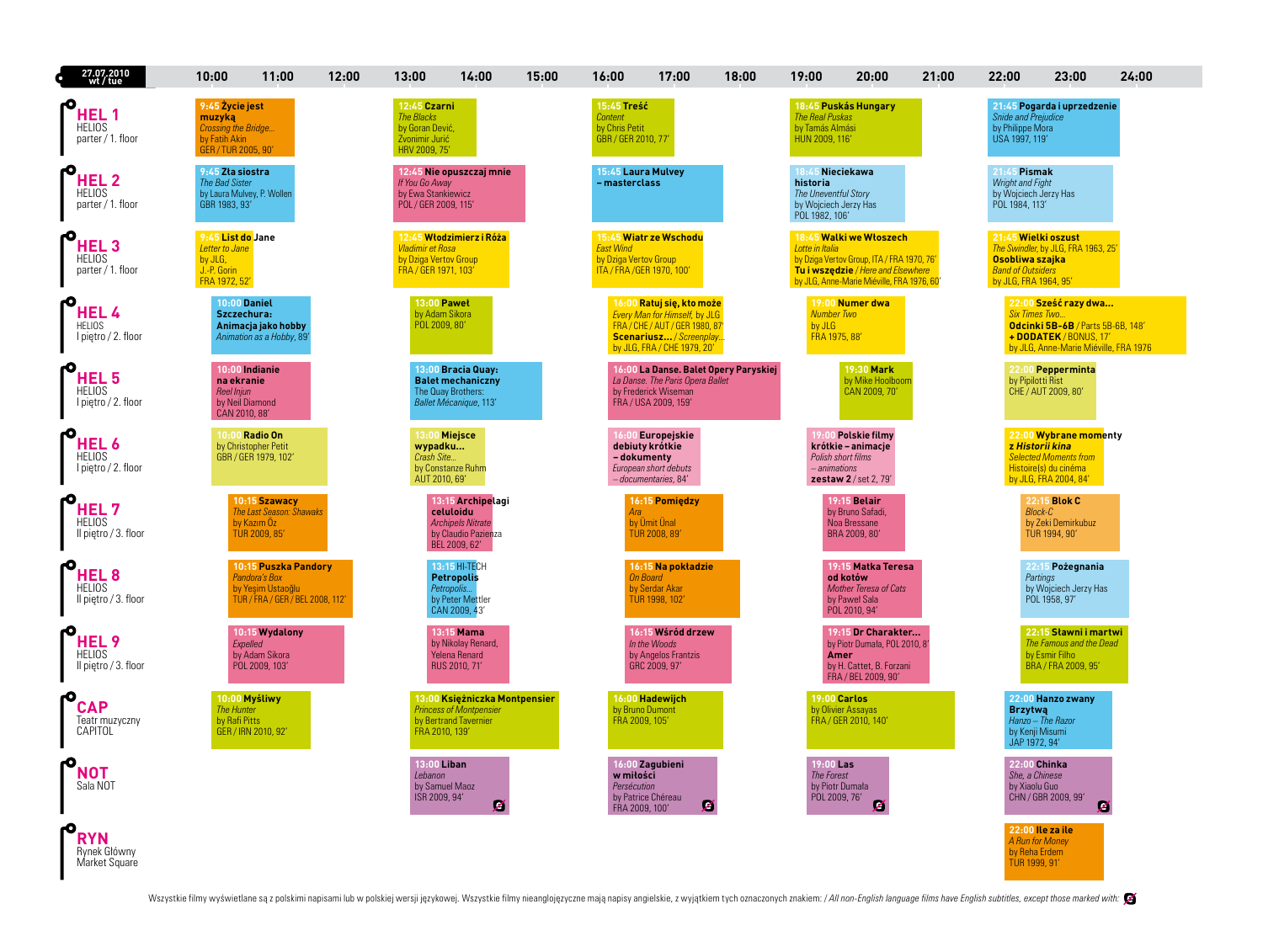| 28.07.2010<br>sr / wed                                    | 10:00                                                                                        | 11:00                                                                                           | 12:00 | 13:00                                                                                            | 14:00                                                                                           | 15:00 | 16:00                                                                                                     | 17:00                                                                                                                                         | 18:00 | 19:00                                                                                     | 20:00                                                                                                                                    | 21:00 | 22:00                                                                    | 23:00                                                                                                                                       | 24:00                                                                                                                               |
|-----------------------------------------------------------|----------------------------------------------------------------------------------------------|-------------------------------------------------------------------------------------------------|-------|--------------------------------------------------------------------------------------------------|-------------------------------------------------------------------------------------------------|-------|-----------------------------------------------------------------------------------------------------------|-----------------------------------------------------------------------------------------------------------------------------------------------|-------|-------------------------------------------------------------------------------------------|------------------------------------------------------------------------------------------------------------------------------------------|-------|--------------------------------------------------------------------------|---------------------------------------------------------------------------------------------------------------------------------------------|-------------------------------------------------------------------------------------------------------------------------------------|
| HEL 1<br><b>HELIOS</b><br>parter / 1. floor               | 9:45 Och, księżyc<br><b>Oh Moon</b><br>by Reha Erdem<br>TUR 1988, 100'                       |                                                                                                 |       | 12:45 Nieszczęsny los<br><b>Dark Cloud</b><br>by Theron Patterson<br>TUR 2009, 92'               |                                                                                                 |       | 15:45 Upadek anioła<br><b>Angel's Fall</b><br>by Semih Kaplanoğlu<br>GRC / TUR 2005, 90'                  |                                                                                                                                               |       | 18:45 To już lato<br>It's Already Summer<br>by Martijn Maria Smith<br>BEL / NLD 2010, 85' |                                                                                                                                          |       | 21:45 Wspólnota<br>Communion<br>by Philippe Mora<br>GBR / USA 1989, 101' |                                                                                                                                             |                                                                                                                                     |
| <b>HEL2</b><br><b>HELIOS</b><br>parter / 1. floor         | 9:45 Laura Mulvey:<br>filmy krótkie<br>short films, 113'                                     |                                                                                                 |       | 12:45 Matka Teresa<br>od kotów<br><b>Mother Teresa of Cats</b><br>by Paweł Sala<br>POL 2010, 94' |                                                                                                 |       | 15:45 "Hasówki"<br>- etiudy z PWSFTViT<br>'Hasówki' - Etudes from<br>Film School<br>zestaw 1 / set 1, 85' |                                                                                                                                               |       | grzesznika<br><b>Memoirs of a Sinner</b><br>by Wojciech Jerzy Has<br>POL 1985, 114'       | 18:45 Osobisty pamietnik                                                                                                                 |       | <b>Baltazara Kobera</b><br>by Wojciech Jerzy Has<br>POL 1988, 115'       | 21:45 Niezwykła podróż<br>The Tribulations of Balthazar Kober                                                                               |                                                                                                                                     |
| HEL <sub>3</sub><br><b>HELIOS</b><br>parter / 1. floor    | 9:45 Jak leci?<br>How Is It Going?<br>by JLG,<br><b>Anne-Marie Miéville</b><br>FRA 1978, 78' |                                                                                                 |       | <b>Six Times Two.</b><br>FRA 1976, 152'                                                          | 12:45 Sześć razy dwa<br>Odcinki 1A-2A / Parts 1A-2A<br>by JLG, Anne-Marie Miéville              |       | <b>Six Times Two</b><br>FRA 1976, 148'                                                                    | 15:45 Sześć razy dwa<br>Odcinki 2B-3B / Parts 2B-3B<br>by JLG, Anne-Marie Miéville                                                            |       | <b>Six Times Two</b><br>FRA 1976, 152'                                                    | 18:45 Sześć razy dwa<br>Odcinki 4A-5A / Parts 4A-5A<br>by JLG, Anne-Marie Miéville                                                       |       | <b>Six Times Two</b>                                                     | 21:45 Sześć razy dwa<br>Odcinki 5B-6B / Parts 5B-6B, 148'<br>+ DODATEK / BONUS, 17'<br>by JLG, Anne-Marie Miéville, FRA 1976                |                                                                                                                                     |
| <b>HEL4</b><br><b>HELIOS</b><br>I piętro / 2. floor       |                                                                                              | 10:00 Daniel Szczechura:<br>Dziesięć łatwych utworów<br>Ten Easy Pieces, 118'                   |       | <b>życiem</b><br>My Life to Live<br>by JLG<br>FRA 1962, 85'                                      | 13:00 Żyć własnym                                                                               |       | FRA 1979, 150'                                                                                            | 16:00 Francja, zabawa dwojga dzieci<br><b>France, a Game of Two Children</b><br>Odcinki 1-6 / Parts 1-6<br>by JLG, Anne-Marie Miéville        |       | FRA 1979, 150'                                                                            | 19:00 Francja, zabawa dwojga dzieci<br><b>France, a Game of Two Children</b><br>Odcinki 7-12 / Parts 7-12<br>by JLG, Anne-Marie Miéville |       |                                                                          | 22:00 Zdrowaś Mario<br>Hail Mary, by JLG, FRA 1985, 72'<br>Notatki Zdrowaś Mario<br><b>Notes onHail Mary</b><br>by JLG, FRA / CHE 1983, 25' |                                                                                                                                     |
| HEL <sub>5</sub><br><b>HELIOS</b><br>I piętro / 2. floor  | 10:00 Belair<br>by Bruno Safadi,<br>Noa Bressane<br>BRA 2009, 80'                            |                                                                                                 |       | 13:00 Czytając<br>RUS 2009, 96'                                                                  | <b>Ksiege blokady</b><br><b>Reading Book of Blockade</b><br>by Alexandr Sokurov                 |       | celuloidu<br><b>Archipels Nitrate</b><br>by Claudio Pazienz<br>BEL 2009, 62'                              | 16:00 Archipelagi                                                                                                                             |       | kraina<br>ESP 2009, 71'                                                                   | 19:00 Zaludniona<br>The Land Inhabited<br>by Anna Sanmartí                                                                               |       | by Krzysztof<br>Kaczmarek                                                | 22:00 Pompenzuballen<br>POL / AUT 2010, 66'                                                                                                 |                                                                                                                                     |
| HEL <sub>6</sub><br><b>HELIOS</b><br>I piętro / 2. floor  | <b>One Plus One</b><br>by JLG<br>GBR 1968, 99'                                               | 10:00 Jeden plus jeden                                                                          |       | 13:00 Stroiciel<br>trzesień ziemi<br>The Piano Tuner                                             | by The Quay Brothers<br>GER / GBR / FRA 2005, 99'                                               |       | Polish short films<br>- documentaries                                                                     | 6:00 Polskie filmv<br>krótkie – dokumenty<br>zestaw $4$ / set 4, 102'                                                                         |       | debuts - features                                                                         | 19:00 Europeiskie<br>debiuty krótkie -<br>fabuty / European short<br>$z$ estaw $2$ / set 2, 89'                                          |       | by JLG<br>FRA 1960, 88'                                                  | 22:00 Zotnierzyk<br><b>The Little Soldier</b>                                                                                               |                                                                                                                                     |
| HEL <sub>7</sub><br><b>HELIOS</b><br>Il piętro / 3. floor | <i><b>Innocence</b></i>                                                                      | 10:15 Niewinność<br>by Zeki Demirkubuz<br>TUR 1997, 105'                                        |       |                                                                                                  | $13:15$ Slady<br>pamietnika<br>Traces of a Diary<br>by A. Príncipe, M. Martins<br>PRT 2010, 90' |       |                                                                                                           | <b>16:15 Latarniowiec</b><br><b>The Lightship</b><br>by Jerzy Skolimowski<br>USA 1985, 89'                                                    |       |                                                                                           | 19:15 Villalobos<br>by Romuald Karmakar<br>GER 2009, 110'                                                                                |       |                                                                          | 22:15 Trzecia strona<br><b>The Third Page</b><br>by Zeki Demirkubuz<br>TUR 1999, 92'                                                        |                                                                                                                                     |
| HEL <sub>8</sub><br><b>HELIOS</b><br>Il piętro / 3. floor |                                                                                              | 10:15 Podróż ku słońcu<br>Journey to the Sun<br>by Yesim Ustaoğlu<br>TUR / NLD / GER 1999, 104' |       | <b>SPACE</b>                                                                                     | 13:15 PRZESTRZEN /<br>Taśma / Tape<br>by Richard Linklater<br>USA 2001, 86'                     |       | Content                                                                                                   | <b>16:15 Treść</b><br>by Chris Petit<br>GBR / GER 2010, 77'                                                                                   |       |                                                                                           | 19:15 Ewa<br>by Adam Sikora<br>POL 2010, 100'                                                                                            |       |                                                                          | 22:15 Wspólny pokói<br><b>One Room Tenants</b><br>by Wojciech Jerzy Has<br>POL 1959, 92'                                                    |                                                                                                                                     |
| HEL <sub>9</sub><br><b>HELIOS</b><br>Il piętro / 3. floor |                                                                                              | 10:15 Amer<br>by Hélène Cattet.<br>Bruno Forzani<br>FRA / BEL 2009, 90'                         |       |                                                                                                  | 13:15 Wśród drzew<br>In the Woods<br>by Angelos Frantzis<br>GRC 2009, 97'                       |       |                                                                                                           | 16:15 Refreny powracają<br>jak rewolucje w piosence<br><b>Refrains Happen Like Revolutions</b><br>in a Song, by John Torres<br>PHL 2010, 120' |       |                                                                                           | 19:15 Shit Year<br>by Cam Archer<br>USA 2010, 95'                                                                                        |       |                                                                          | 22:15 Portugalska zakonnica<br><b>The Portugese Nun</b><br>by Eugène Green<br>PRT / FRA 2009, 127                                           |                                                                                                                                     |
| <b>CAP</b><br>Teatr muzyczny<br>CAPITOL                   | 10:00 Dziwny<br>PRT 2010, 94'                                                                | przypadek Angeliki<br>The Strange Case of Angelica<br>by Manoel de Oliveira                     |       | <b>Bad Lieutenant:</b><br>by Werner Herzog<br>USA 2009, 121'                                     | 13:00 Zły porucznik<br><b>Port of Call New Orleans</b>                                          |       | Redacted                                                                                                  | 16:00 Na gorąco<br>by Braian de Palma<br>USA / CAN 2007, 87                                                                                   |       | 19:00 Zycie<br>z wojną w tle<br>by Tod Solondz<br>USA 2009, 98'                           | <b>Life During Wartime</b>                                                                                                               |       | JAP 1970, 135'                                                           | 22:00 Zatoichi przeciwko Yoiimbo<br>Zatocihi Meets Yoiimbo<br>by Kihachi Okamoto                                                            |                                                                                                                                     |
| <b>NOT</b><br>Sala NOT                                    |                                                                                              |                                                                                                 |       | 13:00 Ja, też!<br>Me Too<br>Álvaro Pastor<br>ESP 2009, 105'                                      | by Antonio Naharro.                                                                             | z     | <b>Paper Soldier</b><br>RUS 2008, 118'                                                                    | 16:00 Papierowy żołnierz<br>by Aleksey German Jr                                                                                              | Z     | <b>19:00 Dubel</b><br>Double Take<br>BEL/GER/<br>NLD 2009, 80'                            | by Johan Grimonprez                                                                                                                      |       |                                                                          | 22:00 Nic osobistego<br>Nothing Personal<br>by Urszula Antoniak<br>NLD / IRL 2009, 85'                                                      |                                                                                                                                     |
| RYN<br>Rynek Główny<br>Market Square                      |                                                                                              |                                                                                                 |       |                                                                                                  |                                                                                                 |       |                                                                                                           |                                                                                                                                               |       |                                                                                           |                                                                                                                                          |       |                                                                          | by Antoni Bednarczyk, POL 1920, 34'<br>by Ryszard Bolesławski, POL 1921, 41'                                                                | 22:00 Dla ciebie, Polsko / For You, Poland<br>Cud nad Wistą / The Miracle at the Vistula<br>MUZYKA NA ŻYWO / LIVE MUSIC HORNY TREES |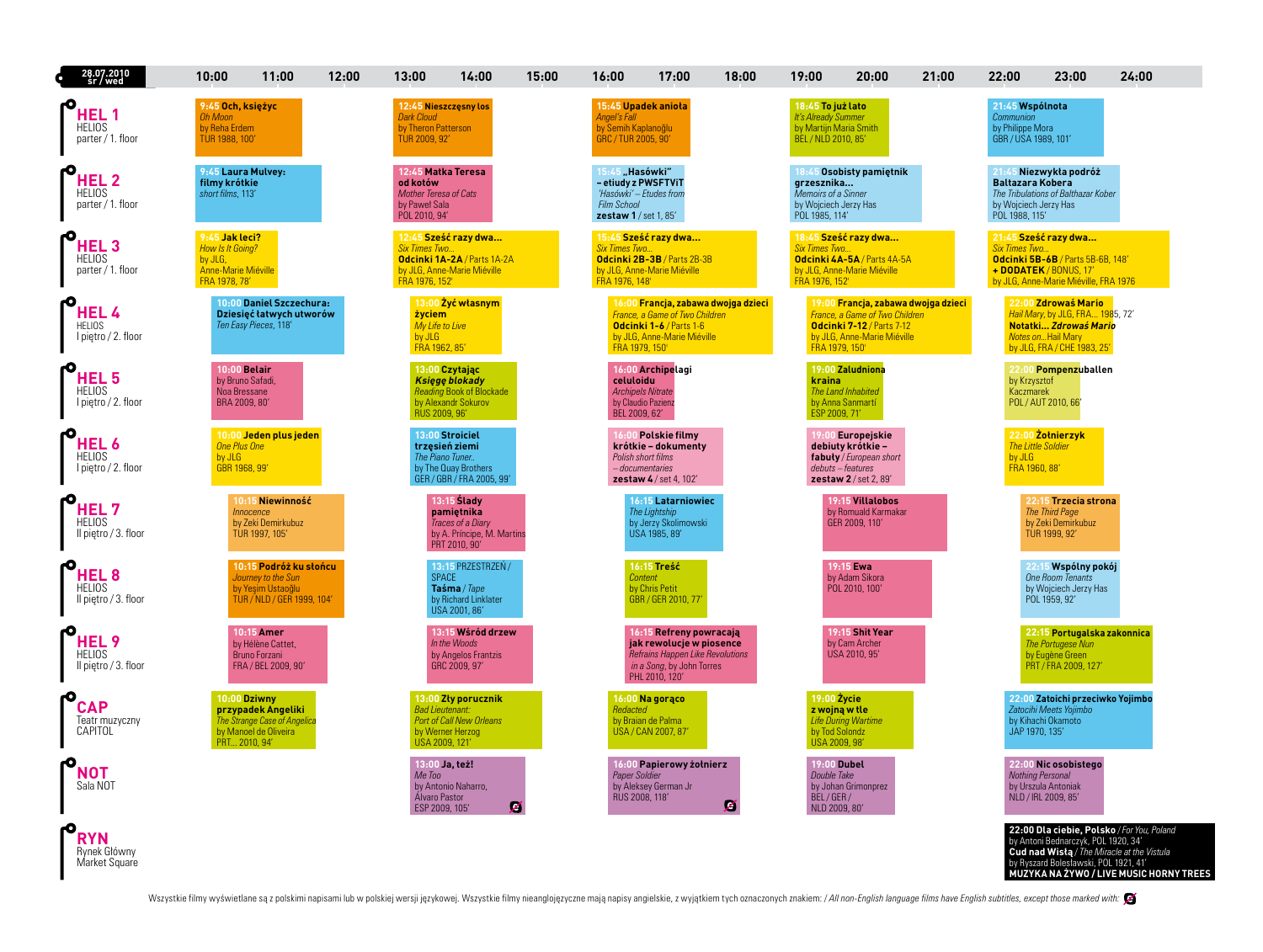| 29.07.2010<br>czw / thu                                   | 10:00                                                                                | 11:00                                                                                    | 12:00 | 13:00                                                                           | 14:00                                                                                                                                        | 15:00 | 16:00                                                                      | 17:00                                                                                                       | 18:00 | 19:00                                                               | 20:00                                                                                                                                      | 21:00 | 22:00                                                                                                    | 23:00                                                                                                                | 24:00 |
|-----------------------------------------------------------|--------------------------------------------------------------------------------------|------------------------------------------------------------------------------------------|-------|---------------------------------------------------------------------------------|----------------------------------------------------------------------------------------------------------------------------------------------|-------|----------------------------------------------------------------------------|-------------------------------------------------------------------------------------------------------------|-------|---------------------------------------------------------------------|--------------------------------------------------------------------------------------------------------------------------------------------|-------|----------------------------------------------------------------------------------------------------------|----------------------------------------------------------------------------------------------------------------------|-------|
| HEL 1<br><b>HELIOS</b><br>parter / 1. floor               | <b>Bóg odszedł</b><br>by Philippe van Leeuw<br>FRA / BEL 2009, 100'                  | 9:45 Dzień, w którym<br>The Day God Walked Away                                          |       | 12:45 Phobidilia<br>by Doron i Yoav Paz<br>ISR 2009, 87'                        |                                                                                                                                              |       | by Nuri Bilge Ceylan<br>TUR 1997, 85'                                      | 15:45 Kokon / Cocoon<br>by N. B. Ceylan, TUR 1995, 20'<br><b>Miasteczko</b> / The Little Town               |       | szuka wody<br>by Woo Ming Jin<br>MYS / KOR 2009, 98'                | 18:45 Kobieta w ogniu<br>Woman on Fire Looks for Water                                                                                     |       | 21:45 Skowyt III:<br><b>Torbacze</b><br>Howling III: The Marsupials<br>by Philippe Mora<br>AUS 1987, 94' |                                                                                                                      |       |
| <b>HEL 2</b><br><b>HELIOS</b><br>parter / 1. floor        | 9:45 "Hasówki"<br>'Hasówki' - Etudes from<br>Film School<br>zestaw 2 / set 2, 94'    | - etiudy z PWSFTViT                                                                      |       | 12:45 Ewa<br>by Adam Sikora<br>POL 2010, 100'                                   |                                                                                                                                              |       | 15:45 Wiedza<br>radosna<br>Joy of Learning<br>by JLG<br>FRA, GER 1969, 91' |                                                                                                             |       | 18:45 Szyfry<br>The Codes<br>by Wojciech Jerzy Has<br>POL 1966, 80' |                                                                                                                                            |       | The Real Puskas<br>by Tamás Almási<br>HUN 2009, 116'                                                     | 21:45 Puskás Hungary                                                                                                 |       |
| <b>HEL 3</b><br><b>HELIOS</b><br>parter / 1. floor        | 9:45 British Sounds<br>by Dziga Vertov Group<br>GBR 1969, 52'<br>GER / FRA 1969, 58' | <b>Pravda</b> , by Dziga Vertov Group                                                    |       | $12:45$ JLG<br>- filmy krótkie<br>z lat 80.<br>short films<br>from the 80s, 73' |                                                                                                                                              |       | Two or Three Things<br>by JLG, FRA 1967, 90'                               | 15:45 Zapłata z góry<br>Anticipation, by JLG, FRA 1967, 20'<br>Dwie lub trzy rzeczy                         |       | 18:45 Mitość / Love<br>Weekend / Week End                           | by JLG, ITA / FRA 1967, 26'<br>by JLG, FRA / ITA 1967, 95'                                                                                 |       | <b>East Wind</b><br>by Dziga Vertov Group<br>ITA / FRA, GER 1970, 100'                                   | 21:45 Wiatr ze Wschodu                                                                                               |       |
| HEL 4<br><b>HELIOS</b><br>I piętro / 2. floor             | <b>Détective</b><br>by JLG                                                           | 10:00 Detektyw<br>FRA / CHE 1985, 95'                                                    |       |                                                                                 | 13:00 Zdrowaś Mario<br>Hail Mary, by JLG, FRA 1985, 72'<br>Notatki Zdrowaś Mario<br><b>Notes onHail Mary</b><br>by JLG, FRA / CHE 1983, 25'  |       | by JLG<br>FRA 1983, 85'                                                    | 16:00 Imie Carmen<br><b>First Name: Carmen</b>                                                              |       |                                                                     | 19:00 Wielki oszust<br><b>The Great Swindler</b><br>by JLG, FRA 1963, 25'<br>Osobliwa szajka / Band<br>of Outsiders, by JLG, FRA 1964, 95' |       | <b>The Carabineers</b><br>by JLG                                                                         | 22:00 Karabinierzy<br>FRA / ITA 1963, 80'                                                                            |       |
| HEL 5<br><b>HELIOS</b><br>I pietro / 2. floor             | GER 2009, 110'                                                                       | 10:00 Villalobos<br>by Romuald Karmakar                                                  |       |                                                                                 | 13:00 Daniel Szczechura:<br>Dziesięć łatwych utworów<br>Ten Easy Pieces, 118'                                                                |       | $16:00$ Slady<br>pamiętnika<br>PRT 2010, 90'                               | Traces of a Diary<br>by A. Príncipe, M. Martins                                                             |       |                                                                     | 19:00 Radio On<br>by Christopher Petit<br>GBR / GER 1979, 102'                                                                             |       |                                                                                                          | 22:00 Droga między<br>dwoma punktami<br>A Way Between Two Points<br>by Sebastián Diaz Morales<br>ARG / NLD 2010, 81' |       |
| HEL 6<br><b>HELIOS</b><br>I piętro / 2. floor             | <b>The Thirteenth</b><br>Month, 76'                                                  | 10:00 Bracia Quay:<br><b>Trzynasty miesiąc</b><br>The Quay Brothers:                     |       |                                                                                 | 3:00 Polskie filmy<br>krótkie – dokumenty<br>Polish short films<br>- documentaries<br><b>zestaw 5</b> / set 5, 102'                          |       |                                                                            | Europejskie<br>debiuty krótkie<br>- fabuty / European<br>short debuts - features<br>zestaw $3$ / set 3, 84' |       |                                                                     | 9:00 Polskie filmy<br>krótkie – fabuły<br>Polish short films - features<br>zestaw 5 / set 5, 97'                                           |       | 22:00 Mozart<br>na zawsze<br><b>For Ever Mozart</b><br>by JLG                                            | FRA / CHE 1996, 84'                                                                                                  |       |
| HEL <sub>7</sub><br><b>HELIOS</b><br>Il piętro / 3. floor | Fate                                                                                 | 10:15 Fatum<br>by Zeki Demirkubuz<br>TUR 2001, 120'                                      |       |                                                                                 | 13:15 Za dziesięć<br><b>iedenasta</b><br>10 to 11<br>by Pelin Esmer<br>TUR / FRA / GER 2009, 110'                                            |       |                                                                            | 16:15 Wyznanie<br><b>The Confession</b><br>by Zeki Demirkubuz<br>TUR 2001, 100'                             |       |                                                                     | 19:15 Tesknota<br>za światłem<br>Nostalgy for the Light<br>by Patricio Guzmán<br>FRA 2010, 90'                                             |       |                                                                                                          | <b>22:15 Salto</b><br>w trumnie<br>Sommersault in a Coffin<br>by Dervis Zaim<br>TUR 1996, 75'                        |       |
| <b>HEL<sub>8</sub></b><br>HELIOS<br>Il pietro / 3. floor  | Ara                                                                                  | 10:15 Pomiędzy<br>by Umit Unal<br><b>TUR 2008, 89'</b>                                   |       |                                                                                 | 13:15 INTERNET<br><b>Zakochany Tomasz</b><br>Thomas in Love<br>by Pierre-Paul Renders<br>BEL / FRA 2000, 97'                                 |       |                                                                            | <b>16:15 Puszka Pandory</b><br>Pandora's Box<br>by Yesim Ustaoğlu<br>TUR / FRA / GER / BEL 2008, 112        |       |                                                                     | 19:15 Jestem twói<br><b>IAm Yours</b><br>by Mariusz Grzegorzek<br>POL 2009, 105'                                                           |       |                                                                                                          | 22:15 Osobisty pamietnik<br>grzesznika<br>Memoirs of a Sinner<br>by Wojciech Jerzy Has<br>POL 1985, 114'             |       |
| HEL <sub>9</sub><br><b>HELIOS</b><br>Il pietro / 3. floor |                                                                                      | 10:15 Shit Year<br>by Cam Archer<br>USA 2010, 95'                                        |       |                                                                                 | 13:15 Refreny powracają<br>jak rewolucje w piosence<br><b>Refrains Happen Like Revolutions</b><br>in a Song, by John Torres<br>PHI 2010 120' |       |                                                                            | 16:15 Podróżuję,<br>bo musze<br>I Travel Because<br>by M. Gomes, K. Aïnouz<br>BRA 2009, 75'                 |       |                                                                     | 19:15 Zwyczajna<br>historia<br><b>Mundane History</b><br>by A. Suwichakornpong<br>THA 2009, 82'                                            |       |                                                                                                          | 22:15 Hanzo zwany<br><b>Brzytwą</b><br>Hanzo - The Razor<br>by Kenii Misumi<br>JAP 1972.94'                          |       |
| <b>CAP</b><br>Teatr muzyczny<br>CAPITOL                   | FRA 2010, 139'                                                                       | 10:00 Księżniczka Montpensier<br><b>Princess of Montpensier</b><br>by Bertrand Tavernier |       | <b>Heartbeats</b><br>by Xavier Dolan<br>CAN 2010, 102'                          | 13:00 Wyśnione miłości                                                                                                                       |       |                                                                            | 16:00 Valhalla Rising<br>by Nicolas Winding Refn<br>DNK / GBR 2009, 100'                                    |       | ITA 2000, 96'                                                       | 19:00 Biała przestrzeń<br>The White Space<br>by Francesca Comencini                                                                        |       | i szczenie l<br>by Kenji Misumi<br>JAP 1972, 83'                                                         | 22:00 Samotny wilk<br>Lone Wolf and Cub I                                                                            |       |
| NOT<br>Sala NOT                                           |                                                                                      |                                                                                          |       | Fredrik Wenzel<br>SWE 2009, 76'                                                 | 13:00 Burrowing<br>by Henrik Hellström,<br>z                                                                                                 |       | by Claudia Llosa                                                           | 16:00 Gorzkie mleko<br>The Milk of Sorrow<br>ESP / PER 2009, 100'<br>Z                                      |       | USA 2009, 116'                                                      | 19:00 The Limits of Control<br>by Jim Jarmusch                                                                                             |       |                                                                                                          | 22:00 Lourdes<br>by Jessica Hausner<br>AUT / FRA / GER 2009, 96'<br>Z                                                |       |
| RYN<br>Rynek Główny<br>Market Square                      |                                                                                      |                                                                                          |       |                                                                                 |                                                                                                                                              |       |                                                                            |                                                                                                             |       |                                                                     |                                                                                                                                            |       | 22:00 Petla<br><b>The Noose</b><br>POL 1957, 96'                                                         | by Wojciech Jerzy Has                                                                                                |       |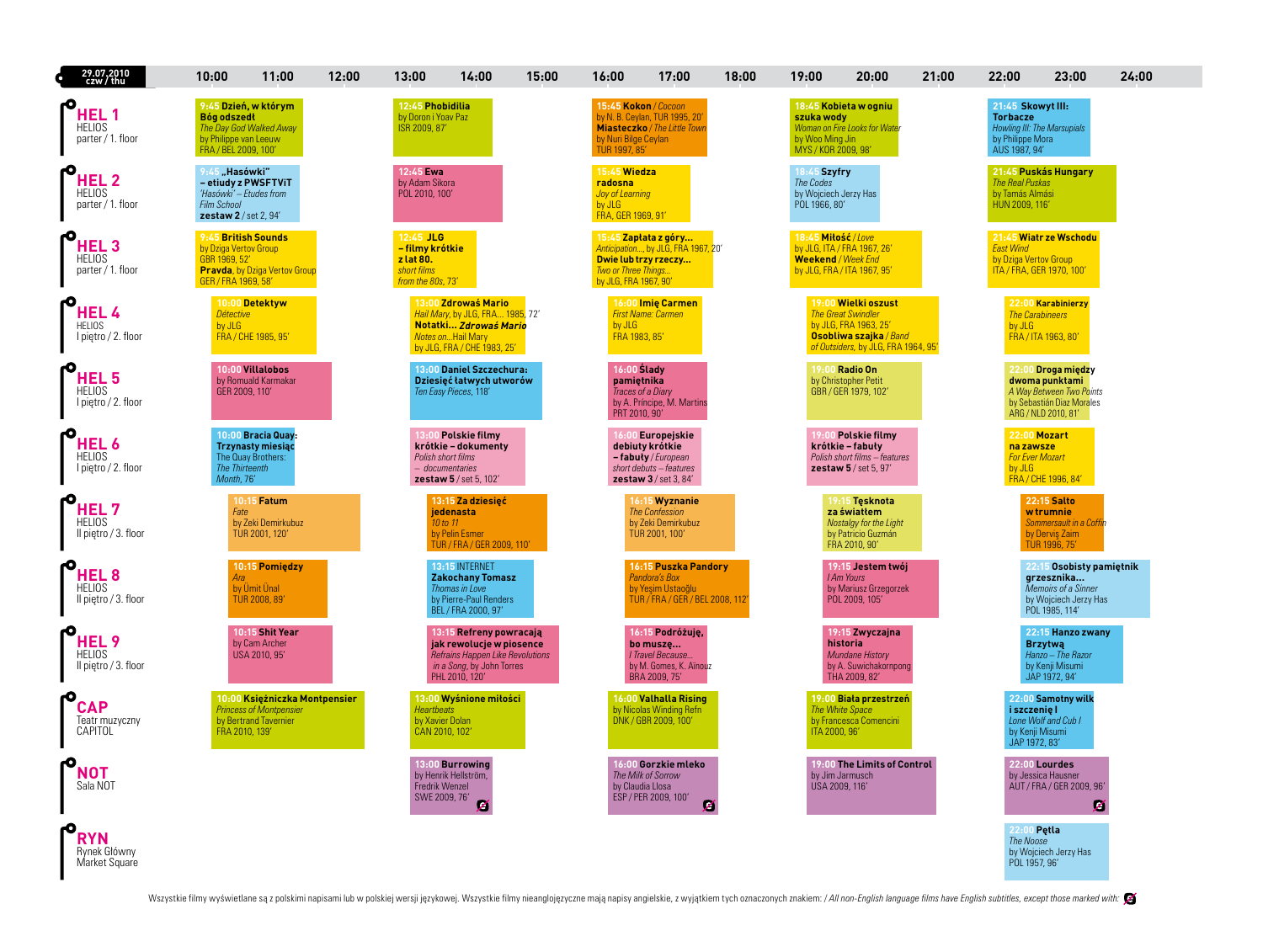| 30.07.2010<br>pt / fri                                | 10:00                                                                                           | 11:00                                                                                                     | 12:00 | 13:00                                                                             | 14:00                                                                                                                              | 15:00 | 16:00                                                                     | 17:00                                                                                  | 18:00 | 19:00                                                                                          | 20:00                                                                                                                      | 21:00 | 22:00                                           | 23:00                                                                                                                  | 24:00 |
|-------------------------------------------------------|-------------------------------------------------------------------------------------------------|-----------------------------------------------------------------------------------------------------------|-------|-----------------------------------------------------------------------------------|------------------------------------------------------------------------------------------------------------------------------------|-------|---------------------------------------------------------------------------|----------------------------------------------------------------------------------------|-------|------------------------------------------------------------------------------------------------|----------------------------------------------------------------------------------------------------------------------------|-------|-------------------------------------------------|------------------------------------------------------------------------------------------------------------------------|-------|
| HEL 1<br><b>HELIOS</b><br>parter / 1. floor           | 9:45 Nieszczęsny los<br><b>Dark Cloud</b><br>by Theron Patterson<br>TUR 2009, 92'               |                                                                                                           |       | by Kornél Mundruczó                                                               | 12:45 Łagodny potwór<br>- Projekt Frankenstein<br>Tender Son - The Frankenstein<br>HUN / GER / AUT 2010, 105'                      |       | 15:45 Kosmos<br>by Reha Erdem<br>TÚR / BGR 2010, 122′                     |                                                                                        |       | 18:45 Mój Marlon<br>i Brando<br>My Marlon and Brando<br>by Hüseyin Karabey                     | TUR / NLD / FRA 2008, 92'                                                                                                  |       | by Philippe Mora<br>AUS 1983 90'                | 21:45 Powrót Kapitana<br>Niezwyciężonego<br>The Return of Captain                                                      |       |
| <b>HEL 2</b><br><b>HELIOS</b><br>parter / 1. floor    | 9:45 Krystaliczne<br>spojrzenie<br>Crystal Gazing<br>by Laura Mulvey, P. Wollen<br>GBR 1982 92' |                                                                                                           |       | 12:45 Jestem twój<br><b>I Am Yours</b><br>by Mariusz Grzegorzek<br>POL 2009, 105' |                                                                                                                                    |       | 15:45 Lalka<br>The Doll<br>by Wojciech Jerzy Has<br>POL 1968, 151'        |                                                                                        |       |                                                                                                | 19:00 Pismak<br>Wright and Fight<br>by Wojciech Jerzy Has<br>POL 1984, 113'                                                |       | 21:45 Złoto<br>Gold Dreams<br>POL 1961, 91'     | by Wojciech Jerzy Has                                                                                                  |       |
| <b>HEL3</b><br><b>HELIOS</b><br>parter / 1. floor     | Odcinki 1-6 / Parts 1-6<br>FRA 1979, 150'                                                       | 9:45 Francja, zabawa dwojga dzieci<br>France, a Game of Two Children<br>by JLG, Anne-Marie Miéville       |       | z lat 80./90.                                                                     | 12:45 JLG - filmy krótkie<br>short films from the 80/90s, 43'                                                                      |       | 15:45 Nowa fala<br><b>Nouvelle vaque</b><br>by JLG<br>CHE / FRA 1990, 89' |                                                                                        |       | by JLG, GBR 1987, 12'<br>Uważaj z prawej<br><b>Keep Your Right Up</b><br>by JLG, FRA 1987, 82' | 18:45 Armida / Armide                                                                                                      |       | <b>Vladimir et Rosa</b><br>FRA / GER 1971, 103' | 21:45 Włodzimierz i Róża<br>by Dziga Vertov Group                                                                      |       |
| <b>HEL4</b><br><b>HELIOS</b><br>I piętro / 2. floor   | 10:00 JLG<br>z lat 90.<br>short films<br>from the 90s, 58'                                      | – filmy krótkie                                                                                           |       |                                                                                   | 13:00 Spotkanie z Allenem<br><b>Meeting Woody Allen</b><br>by JLG, FRA 1986, 26'<br>Król Lear / King Lear<br>by JLG, USA 1987, 90' |       | by JLG                                                                    | 16:00 Na moje<br>nieszczęście<br><b>To My Detriment</b><br>FRA / CHE 1993, 84'         |       |                                                                                                | 19:00 Wybrane momenty<br>z Historii kina<br><b>Selected moments from</b><br>Histoire(s) du cinéma<br>by JLG, FRA 2004, 84' |       |                                                 | 22:00 Montparnasse-Levallois<br>by JLG, FRA 1965, 18'<br>Kobieta zamężna<br>The Married Woman<br>by JLG, FRA 1964, 98' |       |
| HEL 5<br><b>HELIOS</b><br>I piętro / 2. floor         | kraina<br>SPA 2009, 71'                                                                         | 10:00 Zaludniona<br>The Land Inhabited<br>by Anna Sanmartí                                                |       | Grzechy<br>młodości                                                               | <b>13:00 Daniel</b><br>Szczechura:<br>Sins of Youth, 69'                                                                           |       | <b>Documents</b><br>and Varia, 76'                                        | <b>16:00 Daniel</b><br>Szczechura:<br>Dokumenty i varia                                |       | <b>Crazy Pete</b><br>by JLG                                                                    | 19:00 Szalony Piotruś<br>FRA / ITA 1965, 112'                                                                              |       |                                                 | 22:00 Sailor<br>by Norman Leto<br>POL 2010, 101'                                                                       |       |
| <b>HEL 6</b><br><b>HELIOS</b><br>I piętro / 2. floor  | 10:00 Krótkie<br>filmy o JLG<br>Zestaw 2 / Set 2<br>60'                                         | <b>Short films on JLG</b>                                                                                 |       |                                                                                   | 13:00 Bracia Quay:<br>Mały krajobraz<br>ze śniegiem<br>A Little Landscape<br>with Snow, 79'                                        |       |                                                                           | 16:00 Ruhr<br>by James Benning<br>GER 2009, 120'                                       |       | RA 2009, 93'                                                                                   | 19:00 Dwóch na fali<br>Two in the Wave<br>by Emmanuel Laurent                                                              |       | miłości<br>by JLG                               | 22:00 Pochwała<br>In Praise of Love<br>FRA / CHE 2001, 90'                                                             |       |
| HEL 7<br><b>HELIOS</b><br>Il piętro / 3. floor        | Dot                                                                                             | 10:15 Kropka<br>by Dervis Zaim<br><b>TUR 2008, 85'</b>                                                    |       |                                                                                   | 13:15 Pułkownik Redl<br><b>Colonel Redl</b><br>by István Szabó<br>YUG / HUN / AUT / GER 1985, 144'                                 |       |                                                                           | <b>16:15 Uzak</b><br><b>Distant</b><br>by Nuri Bilge Ceylan<br>TUR 2002, 110           |       |                                                                                                | 19:15 Przeznaczenie<br>Destiny<br>by Zeki Demirkubuz<br>TUR / GRC 2006, 103'                                               |       |                                                 | 22:15 Poczekalnia<br><b>The Waiting Room</b><br>by Zeki Demirkubuz<br>TUR 2003, 92'                                    |       |
| <b>HEL 8</b><br><b>HELIOS</b><br>Il piętro / 3. floor |                                                                                                 | 10:15 Sanatorium pod<br>klepsydrą<br>The Hour-Glass Sanatorium<br>by Wojciech Jerzy Has<br>POL 1973, 119' |       |                                                                                   | 13:15 FIRST PERSON PERSPECTIVE<br>Wkraczając w pustkę<br><b>Enter the Void</b><br>by Gaspar Noé<br>FRA / GER / ITA 2009, 154'      |       |                                                                           | 16:15 Should I Really<br>Do It?<br>by Ismail Necmi<br>TUR 2009, 90'                    |       |                                                                                                | 19:15 Sławni i martwi<br>The Famous and the Dead<br>by Esmir Filho<br>BRA / FRA 2009, 95'                                  |       |                                                 | 22:15 Jak być kochana<br>How to Be Loved<br>by Wojciech Jerzy Has<br>POL 1962, 97'                                     |       |
| <b>HEL 9</b><br><b>HELIOS</b><br>Il piętro / 3. floor |                                                                                                 | 10:15 Zwyczajna<br>historia<br><b>Mundane History</b><br>by A. Suwichakornpong<br>THA 2009, 82'           |       |                                                                                   | 13:15 Podróżuje,<br>bo musze<br>I Travel Because<br>by M. Gomes, K. Aïnouz<br>BRA 2009, 75'                                        |       |                                                                           | <b>16:15 All Tomorrow's</b><br><b>Parties</b><br>by Jonathan Caouette<br>GBR 2009, 82' |       |                                                                                                | 19:15 Szlag trafił<br>sprawiedliwość<br>So Much of Injustice!<br>by Miklós Jancsó<br>ITA / AUT / POL 2010, 100'            |       |                                                 | <b>22:15 Domena</b><br><b>Domaine</b><br>by Patric Chiha<br>FRA / AUT 2009, 110'                                       |       |
| <b>CAP</b><br>Teatr muzyczny<br>CAPITOL               |                                                                                                 | 10:00 Synu, synu,<br>cóżeś ty uczynił?<br>My Son, My Son, What<br>by Werner Herzog<br>USA / GER 2009, 93' |       |                                                                                   | 13:00 Hadewiich<br>by Bruno Dumont<br>FRA 2009, 105'                                                                               |       | na wietrze<br>IRQ 2009, 77'                                               | 16:00 Szepty<br>Whisper with the Wind<br>by Shahram Alidi                              |       | My Dog Tulip                                                                                   | 19:00 Mój pies Tulip<br>by Paul Fierlinger,<br>Sandra Fierlinger<br>USA 2009, 83'                                          |       |                                                 | 22:00 Samotny wilk<br>i szczenię II<br>Lone Wolf and Cub II<br>by Kenji Misumi<br>JAP 1972, 88'                        |       |
| NOT<br>Sala NOT                                       |                                                                                                 |                                                                                                           |       | $13:00$ Las<br>The Forest<br>POL 2009, 76'                                        | by Piotr Dumala<br>Z                                                                                                               |       |                                                                           | 16:00 Nic osobistego<br>Nothing Personal<br>by Urszula Antoniak<br>NLD / IRL 2009, 85' |       |                                                                                                | 19:00 Fish Tank<br>by Andrea Arnold<br>GBR 2009, 124'                                                                      |       | A Prophet                                       | 22:00 Prorok<br>by Jacques Audiard<br>FRA / ITA 2009, 150'                                                             | Ø     |
| <b>RYN</b><br>Rynek Główny<br>Market Square           |                                                                                                 |                                                                                                           |       |                                                                                   |                                                                                                                                    |       |                                                                           |                                                                                        |       |                                                                                                |                                                                                                                            |       |                                                 | 22:00 Wszystko<br>co kocham<br>All That I Love<br>by Jacek Borcuch<br>POL 2009, 95'                                    |       |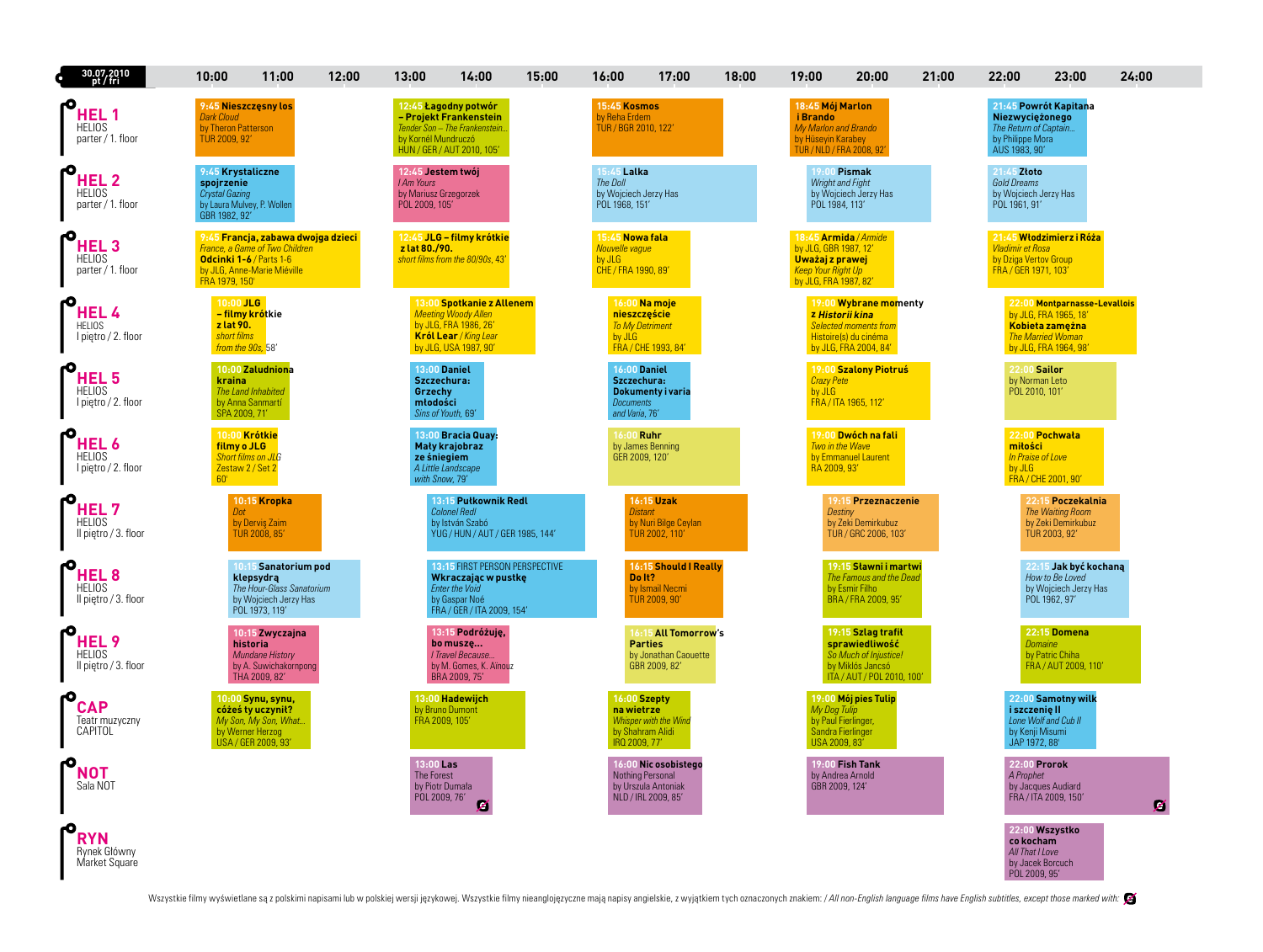| 31.07.2010<br>sb / sat                                    | 10:00                                                                                                           | 11:00                                                                                                                            | 12:00 | 13:00                                                                                             | 14:00                                                                                                               | 15:00 | 16:00                                                                          | 17:00                                                                                            | 18:00 | 19:00                                                                           | 20:00                                                                                                                  | 21:00                                 | 22:00                                                                                                   | 23:00                                                                                                                              | 24:00 |
|-----------------------------------------------------------|-----------------------------------------------------------------------------------------------------------------|----------------------------------------------------------------------------------------------------------------------------------|-------|---------------------------------------------------------------------------------------------------|---------------------------------------------------------------------------------------------------------------------|-------|--------------------------------------------------------------------------------|--------------------------------------------------------------------------------------------------|-------|---------------------------------------------------------------------------------|------------------------------------------------------------------------------------------------------------------------|---------------------------------------|---------------------------------------------------------------------------------------------------------|------------------------------------------------------------------------------------------------------------------------------------|-------|
| HEL 1<br><b>HELIOS</b><br>parter / 1. floor               | 9:45 Kobieta w ogniu<br>szuka wody<br>by Woo Ming Jin<br>MYS / KOR 2009, 98                                     | Woman on Fire Looks for Water                                                                                                    |       | 12:45 Życie jest<br>muzyką<br><b>Crossing the Bridge.</b><br>by Fatih Akin<br>GER / TUR 2005, 90' |                                                                                                                     |       | 15:45 Phobidilia<br>by Doron i Yoav Paz<br>ISR 2009, 87'                       |                                                                                                  |       | 18:45 Ile za ile<br>A Run for Money<br>by Reha Erdem<br>TUR 1999, 91'           |                                                                                                                        |                                       | 21:45 Szalony Pies<br><b>Morgan</b><br>Mad Dog Morgan<br>by Philippe Mora<br>AUS 1976, 102'             |                                                                                                                                    |       |
| <b>HEL2</b><br><b>HELIOS</b><br>parter / 1. floor         | 9:45 Taiemnice<br><b>Sfinksa</b><br><b>Riddles of the Sphinx</b><br>by Laura Mulvey, P. Wollen<br>GBR 1977, 92' |                                                                                                                                  |       | <b>Princess of Montpensier</b><br>by Bertrand Tavernier<br>FRA 2010, 139'                         | 12:45 Księżniczka Montpensier                                                                                       |       | 15:45 Zła siostra<br><b>The Bad Sister</b><br>GBR 1983, 93'                    | by Laura Mulvey, P. Wollen                                                                       |       | <b>Baltazara Kobera</b><br>by Wojciech Jerzy Has<br>POL 1988, 115'              | Niezwykła podróż<br>The Tribulations of Balthazar Kober                                                                |                                       | 21:45 Szvfrv<br><b>The Codes</b><br>by Wojciech Jerzy Has<br>POL 1966, 80'                              |                                                                                                                                    |       |
| HEL <sub>3</sub><br><b>HELIOS</b><br>parter / 1. floor    | FRA 1979, 150'                                                                                                  | 9:45 Francja, zabawa dwojga dzieci<br>France, a Game of Two Children<br>Odcinki 7-12 / Parts 7-12<br>by JLG, Anne-Marie Miéville |       | JLG/JLG - Self-Portrait<br>by JLG, FRA 1995, 62'                                                  | 12:45 Dzieci bawią się w Rosję<br>Kids Play Russia, by JLG, FRA 1993, 60'<br>JLG/JLG - Autoportret                  |       | Histoire(s) du cinéma<br>Odcinki 1A-1B<br>Parts 1A-1B<br>by JLG, FRA 1988, 93' | 15:45 Historia/e kina                                                                            |       | Histoire(s) du cinéma<br>Odcinki 2A-3B<br>Parts 2A-3B<br>by JLG, FRA 1998, 107' | 18:45 Historia/e kina                                                                                                  |                                       | 21:45 Historia/e kina<br>Histoire(s) du cinéma<br>Odcinki 4A-4B<br>Parts 4A-4B<br>by JLG, FRA 1998, 64' |                                                                                                                                    |       |
| <b>HEL4</b><br><b>HELIOS</b><br>I piętro / 2. floor       |                                                                                                                 | 10:00 JLG - filmy<br>krótkie z lat 2000-10<br>short films from 2000-10, 111'                                                     |       | short films                                                                                       | 13:00 JLG - filmy<br>krótkie z lat 90./2000.<br>from the 90/2000s, 100'                                             |       | by JLG                                                                         | 16:00 <mark>Mozart na zawsze</mark><br><b>For Ever Mozart</b><br>FRA / CHE 1996, 84'             |       | <b>Détective</b><br>by JLG                                                      | 19:00 Detektyw<br>FRA / CHE 1985, 95'                                                                                  |                                       |                                                                                                         | 22:00 Spotkanie z Allenem<br><b>Meeting Woody Allen</b><br>by JLG, FRA 1986, 26'<br>Król Lear / King Lear<br>by JLG, USA 1987, 90' |       |
| HEL <sub>5</sub><br><b>HELIOS</b><br>I pietro / 2. floor  | $10:00$ Sailor<br>by Norman Leto<br>POL 2010, 101'                                                              |                                                                                                                                  |       | Szczechura:                                                                                       | 13:00 Daniel<br>Animacja jako hobby<br>Animation as a Hobby, 89                                                     |       | by Krzysztof<br>Kaczmarek                                                      | 16:00 Pompenzuballen<br>POL / AUT 2010, 66'                                                      |       | RUS 2009, 96'                                                                   | 19:00 Czytając<br><b>Księgę blokady</b><br>Reading Book of Blockade<br>by Alexandr Sokurov                             |                                       |                                                                                                         | 22:00 Armida / Armida<br>by JLG, GBR 1987, 12'<br>Uważaj z prawej<br><b>Keep Your Right Up</b><br>by JLG, FRA 1987, 82'            |       |
| <b>HEL6</b><br><b>HELIOS</b><br>I piętro / 2. floor       |                                                                                                                 | 10:00 Bracia Quay:<br><b>Balet mechaniczny</b><br>The Quay Brothers:<br>Ballet Mécanique, 113'                                   |       | 13:00 Anty-<br>gona w J-L<br>Antigone in J-L<br>by M. Zurawski<br>POL 2010, 50'                   |                                                                                                                     |       | USA 2003, 88'                                                                  | 16:00 Tarnation<br>by Jonathan Caouette                                                          |       | with JLG                                                                        | 19:00 Morceaux de<br>conversations avec JLG<br><b>Fragments of Conversations</b><br>by Alain Fleischer, FRA 2007, 125' |                                       | nieszczęście<br><b>To My Detriment</b><br>by JLG                                                        | 22:00 Na moje<br>FRA / CHE 1993, 84'                                                                                               |       |
| HEL 7<br><b>HELIOS</b><br>Il piętro / 3. floor            |                                                                                                                 | 10:15 Tesknota<br>za światłem<br>Nostalgy for the Light<br>by Patricio Guzmán<br>FRA 2010, 90'                                   |       |                                                                                                   | 13:15 Hanussen<br>by István Szabó<br>HUN / GER / AUT 1988, 140'                                                     |       |                                                                                | 16:15 Sól życia<br>The Salt of Life<br>by Murat Düzgünoğlu<br>TUR 2009, 98                       |       | <b>Distant</b>                                                                  | <b>19:15 Uzak</b><br>by Nuri Bilge Ceylan<br>TUR 2002, 110'                                                            |                                       | Envy                                                                                                    | 22:15 Zazdrość<br>by Zeki Demirkubuz<br>TUR 2009, 96'                                                                              |       |
| HEL <sub>8</sub><br><b>HELIOS</b><br>Il pietro / 3. floor | Do It?                                                                                                          | 10:15 Should I Really<br>by Ismail Necmi<br>TUR 2009, 90'                                                                        |       |                                                                                                   | 13:15 KADR / FRAME<br>Szef wszystkich szefów<br>The Boss of it All<br>by Lars von Trier<br>DNK / SWE / ICE2006, 99' |       |                                                                                | 16:15 Tańczące<br>marzenia<br><b>Dancing Dreams</b><br>by A. Linsel, R. Hoffman<br>GER 2010, 90' |       |                                                                                 | Saragossa Manuscript<br>by Wojciech Jerzy Has<br>POL 1964, 177'                                                        | 19:15 Rekopis znaleziony w Saragossie |                                                                                                         |                                                                                                                                    |       |
| <b>HEL9</b><br><b>HELIOS</b><br>Il pietro / 3. floor      |                                                                                                                 | 10:15 Nieciekawa historia<br>The Uneventful Story<br>by Wojciech Jerzy Has<br>POL 1982, 106                                      |       |                                                                                                   | 13:15 Bornova<br><b>Bornova</b><br>by Inan Temelkuran<br>TUR 2009, 92'                                              |       |                                                                                | 16:15 Lag Islands<br>by Tomek Tryzna<br>POL 2010, 90                                             |       |                                                                                 | 19:15 Wtorek,<br>po świętach<br>Tuesday, After Christmas<br>by Radu Muntean<br>ROU 2009, 99'                           |                                       |                                                                                                         | 22:15 Szepty<br>na wietrze<br>Whisper with the Wind<br>by Shahram Alidi<br>IRQ 2009, 77'                                           |       |
| <b>CAP</b><br>Teatr muzyczny<br>CAPITOL                   | ITA 2000, 96'                                                                                                   | 10:00 Biała przestrzeń<br>The White Space<br>by Francesca Comencini                                                              |       | PRT 2010, 94'                                                                                     | 13:00 Dziwny<br>przypadek Angeliki<br>The Strange Case of Angelica<br>by Manoel de Oliveira                         |       | <b>Heartbeats</b><br>by Xavier Dolan<br>CAN 2010, 102'                         | 16:00 Wyśnione miłości                                                                           |       | On the Path<br>by Jasmila Žbanić<br>BIH/AUT/GER/<br>HRV 2010, 90'               | 19:00 Jej droga                                                                                                        |                                       | i szczenię III<br>by Kenji Misumi<br>JAP 1972, 89'                                                      | 22:00 Samotny wilk<br>Lone Wolf and Cub III                                                                                        |       |
| NOT<br>Sala NOT                                           |                                                                                                                 |                                                                                                                                  |       | 13:00 Tlen<br>Oxygen<br>RUS 2009, 80'                                                             | by Ivan Vyrypayev<br>Ø                                                                                              |       | <b>16:00 Dubel</b><br>Double Take<br>BEL/GER/<br>NLD 2009, 80'                 | by Johan Grimonprez                                                                              |       | Paper Soldier<br>RUS 2008, 118'                                                 | 19:00 Papierowy żołnierz<br>by Aleksey German Jr                                                                       | z                                     | by Jim Jarmusch<br>USA 2009, 116'                                                                       | 22:00 The Limits of Control                                                                                                        |       |
| <b>RYN</b><br>Rynek Główny<br>Market Square               |                                                                                                                 |                                                                                                                                  |       |                                                                                                   |                                                                                                                     |       |                                                                                |                                                                                                  |       |                                                                                 |                                                                                                                        |                                       | dziewczyna<br>An Education<br>by Lone Scherfig<br>GBR 2009, 95'                                         | 22:00 Była sobie                                                                                                                   |       |